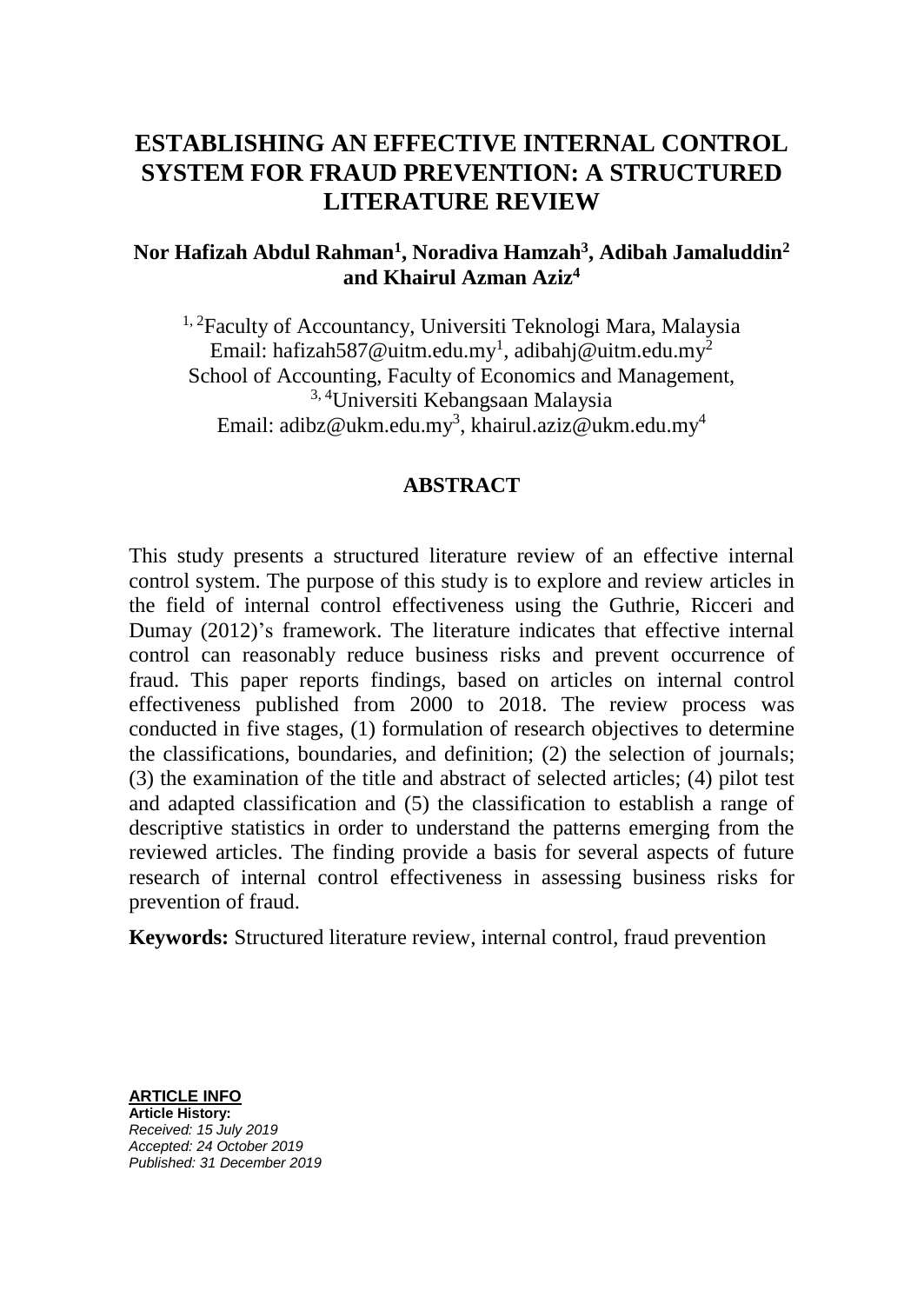## **INTRODUCTION**

The  $KPMG<sup>1</sup>$  Malaysia Fraud, Bribery and Corruption Survey (2013) revealed poor internal control as the most important factor contributing to the occurrence of major frauds in Malaysia. This is further supported by studies done by the Association of Certified Fraud Examiners (ACFE) Global Fraud Survey (2018) which revealed that small businesses around the globe faced similar problems with more than 42% of organizations with poor internal control have fewer than 100 employees. Poor, inadequate and insufficient controls provide an attractive inducement to prospective perpetrators since it reflects that the management is not serious in handling the problem (Voon, Voon, & Puah, 2008). As a starting point, this paper considers the review of previous studies on internal control by Schneider, Gramling, Hermanson and Ye (2009) on internal control reporting subsequent to Sarbanes-Oxley Act (SOX) sections 302 and 404 which are US dominated. However, SOX is not mandatory in some countries and thereby is not subject to the SOX audit or is not required to produce the SOX management report (Brown, Pott, & Wömpener, 2014). Meanwhile, another review by Chalmers, Hay and Khlif (2018) merely focused on the determinants of internal control quality and its economic consequences for stakeholders. Therefore, this paper extends those studies by conducting an empirical research of internal control effectiveness using a structured literature review (SLR) methodology developed by Guthrie et al. (2012). This paper is organised as follows: Section 2 defines internal control and summarises studies in the internal control field. Section 3 outlines the structured literature review methodology and Section 4 discusses the issues associated with the field of internal control effectiveness and how weak internal control is associated with fraud.

## **DEFINING INTERNAL CONTROL**

 $\overline{a}$ 

The Committee on Auditing Procedure of the American Institute of Certified Public Accountants (AICPA) first introduced the definition of internal control in 1949 as "the plan of organization and all of the co-ordinate methods and measures adopted within a business to safeguard its assets, check the accuracy and reliability of its accounting data, promote operational efficiency, and encourage adherence to prescribed managerial policies". This

 $1$  KPMG is an internationally known multinational professional services network, and one of the Big Four accounting organisations. The name KPMG stands for "Klynveld Peat Marwick Goerdeler". It was chosen when KMG (Klynveld Main Goerdeler) merged with Peat Marwicj in 1987.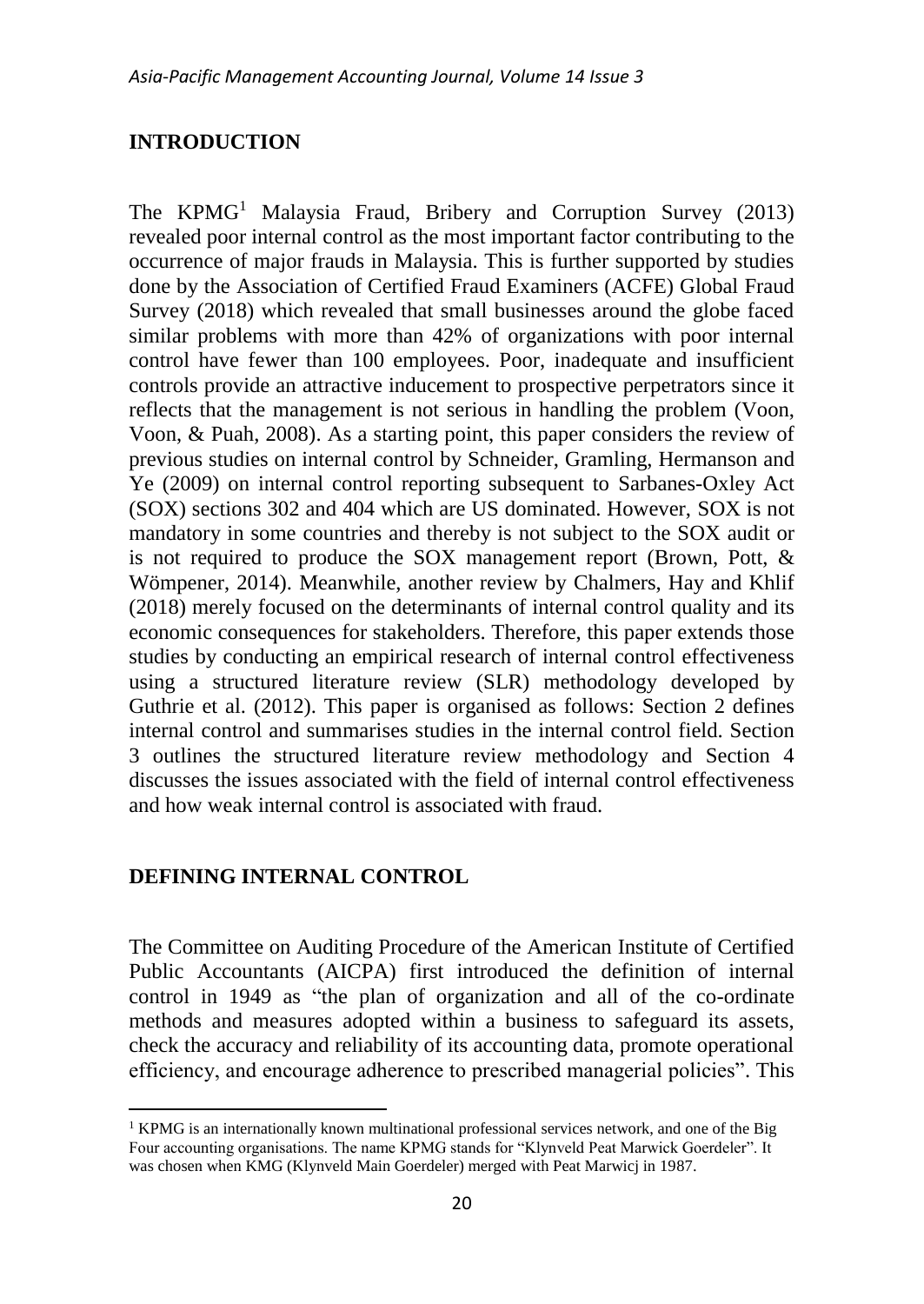definition of internal control was refined in 1963 to 'the plan of organization and all of the coordinate methods and measures adopted within a business to safeguard its assets, check the accuracy and reliability of its accounting data, promote operational efficiency, and encourage adherence to prescribed managerial policy' (Bower & Schlosser, 1965). The Committee of Sponsoring Organisations of the Treadway Commission (COSO) (2013) define internal control as "a process , effected by an entity's board of directors, management, and other personnel, designed to provide reasonable assurance regarding the achievement of objectives relating to operations, reporting, and compliance". This definition of internal control reflects certain fundamental concepts where internal control is a process and it is affected by people and not merely policy manuals and forms at every level of the organization.

Internal control has undergone major reappraisals and changes during the last decade. These changes began in 1988 when the AICPA issued SAS No. 55, which describes internal control in terms of its three major components: control environments, accounting systems, and control procedures. Four years later, the Committee of Sponsoring Organizations (COSO) issued the Internal Control Integrated Framework, in which the characteristics of internal control include five components: control environments, control activities, risk assessment, information and communication, and monitoring activities (COSO, 2013). These interrelated components must be present and function properly in order to have adequate and effective internal control systems (Rezaee, 1995).

A review of literature reveals a number of studies focusing on internal control which can be grouped in several broad categories, which are internal control weaknesses (Ashbaugh-Skaife, Collins, Kinney & Lafond, 2009; Doyle, Ge, & McVay, 2007), internal control reporting disclosure (Deumes & Knechel, 2008; Hermanson, 2000) and internal control effectiveness (Amudo & Inanga, 2009; Jokipii, 2009; Leng, 2011). In addition, the review also reveals that there are very few studies focusing on internal control effectiveness as a mechanism for fraud prevention (Seetharaman, Senthilvelmurugan, & Periyanayagam, 2004). Therefore, using a SLR methodology, this paper will address the following questions: 1) How does research for inquiring into internal control effectiveness evolve? and 2) What is the future for internal control research?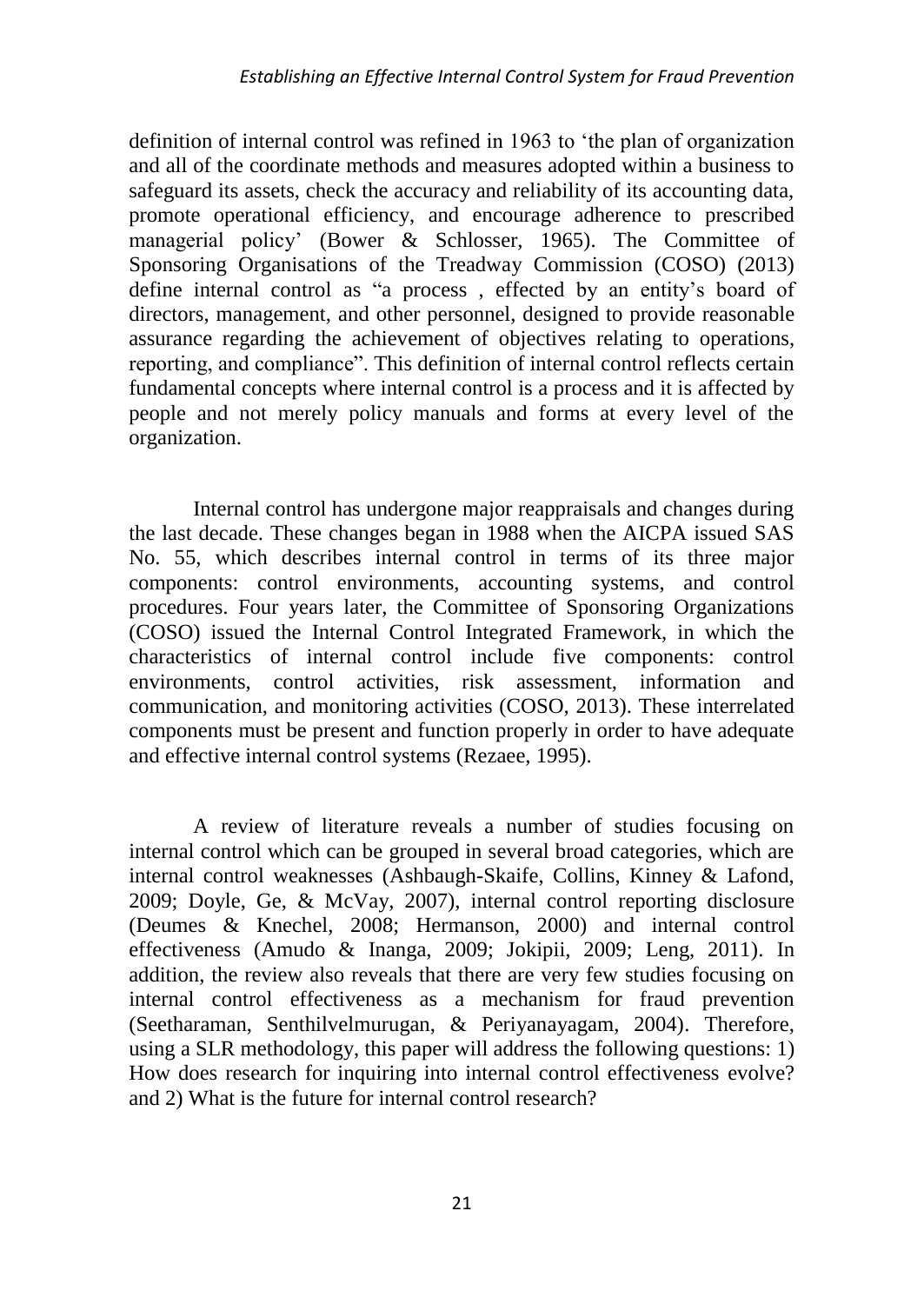## **STRUCTURED LITERATURE REVIEW METHODOLOGY**

In this section, the methodology used for conducting a SLR are outlined. In producing a quality literature review, Massaro, Dumay and Guthrie (2016) defined SLR as "a method for studying a corpus of scholarly literature, to develop insights, critical reflections, future research paths and research questions". They also proposed a literature review field which shows that SLR follows rigid rules whereas traditional literature review is adjacent to no rules. In accounting research, the SLR method helps accounting scholars to develop a different approach to a literature review (Massaro et al., 2016), which is the focus of this study. The review process was conducted in five stages (1) formulation of research objectives to determine the classifications, boundaries, and definition; (2) the selection of journals; (3) examination of the title and abstract of all selected articles; (4) pilot test and adapted classification and (5) the classification to establish a range of descriptive statistics in order to understand the patterns emerging from the reviewed articles.

## **Literature Search**

The journals were selected from the year 2000 to 2018 based on Google Scholar's h5-index ranking of "Accounting and Taxation" journals. Journals were also selected from the Scimago Journal and Country Ranking with a 1 to 3 h-index ranking [\(Table 1\)](#page-4-0). The purpose is to ensure the reliability and validity of the journal articles that will be examined.

The literature search began by examining high impact internal control studies as evidenced by the number of citations the article received. The article searching process from all journals was done through the Harzing software with a minimum of 15 citations per year and using a keyword search: 1) internal control and 2) internal control AND effectiveness from the database from the selected journals. This includes empirical research, conceptual framework, theoretical, literature review and commentary articles that provide insight into the internal control. Considering the recent issues in the internal control study, the raw citation index was also used to include the latest articles that have been cited.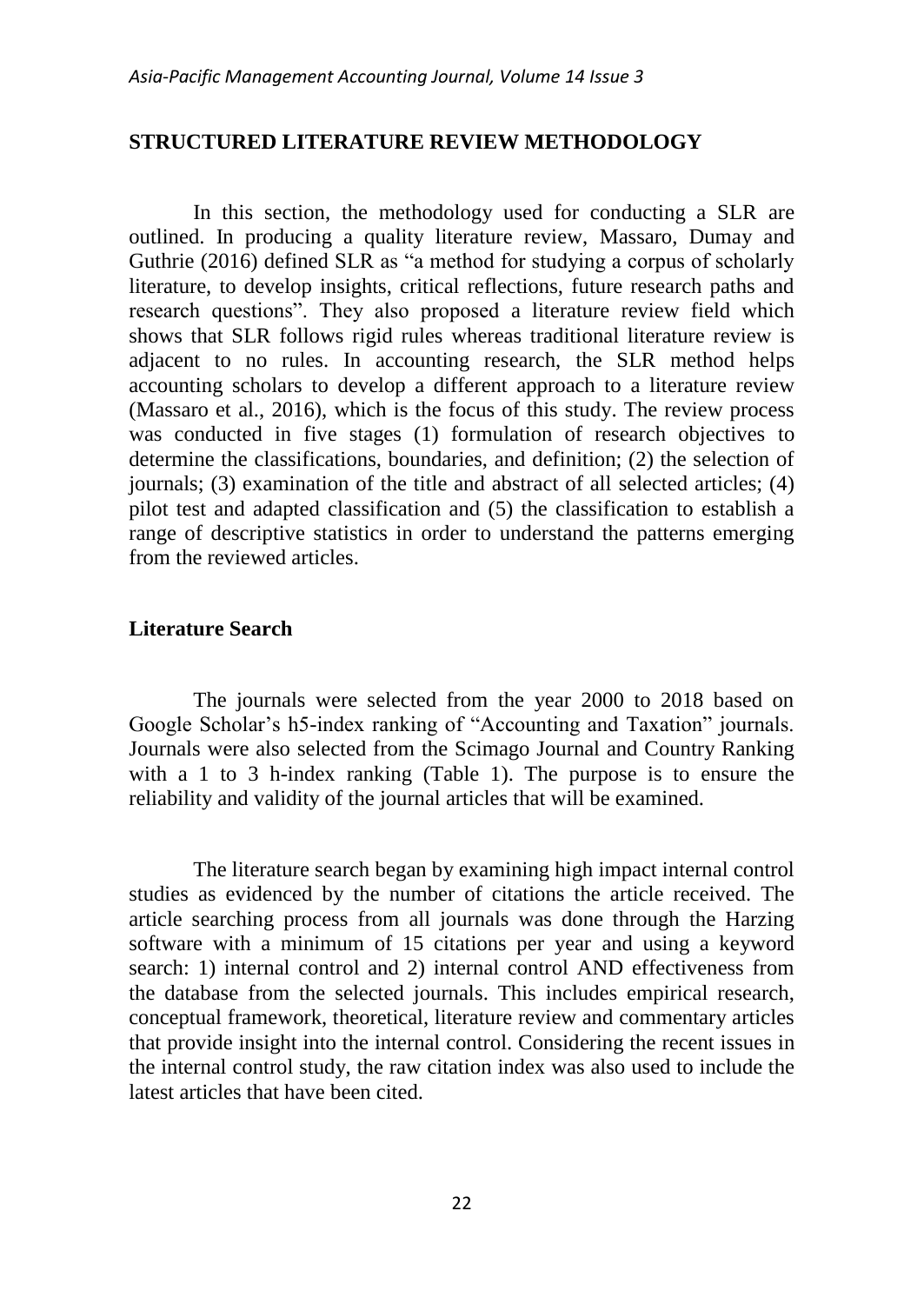Next, the journal articles were analysed using the NVivo software which helps in constructing the matrix table for a literature review. The Mendeley software was also used in analysing, citing and the writing process of the literature review.

<span id="page-4-0"></span>

| <b>Journal</b> name                                       | <b>Journal</b><br>code | <b>SJR</b><br>2017 | Google<br>$H5-$ | <b>Total</b><br>articles |
|-----------------------------------------------------------|------------------------|--------------------|-----------------|--------------------------|
|                                                           |                        |                    | index           |                          |
| The Accounting Review                                     | AR                     | 3.946              | 65              | 34                       |
| Journal of Accounting and Economics                       | JAE                    | 6.975              | 54              | 13                       |
| Journal of Accounting Research                            | <b>JAR</b>             | 6.967              | 51              | 8                        |
| Contemporary Accounting Research                          | <b>CAR</b>             | 2.604              | 48              | 19                       |
| <b>Review of Accounting Studies</b>                       | <b>RAS</b>             | 2.757              | 42              | $\overline{4}$           |
| AUDITING: A Journal of Practice & Theory                  | <b>AJPT</b>            | n/a                | 36              | 24                       |
| Accounting, Organisation and Society                      | <b>AOS</b>             | 1.771              | 37              | $\overline{\phantom{a}}$ |
| Management Accounting Research                            | <b>MAR</b>             | 1.426              | 34              | 3                        |
| Accounting, Auditing & Accountability Journal             | AAAJ                   | 2.187              | 37              | $\overline{4}$           |
| Critical Perspectives on Accounting                       | <b>CPA</b>             | 1.773              | 37              | $\overline{\phantom{a}}$ |
| <b>Accounting Horizons</b>                                | AH                     | 0.720              | 30              | 15                       |
| Journal of Accounting and Public Policy                   | <b>JAPP</b>            | 0.910              | 30              | 9                        |
| Journal of Business Finance & Accounting                  | <b>JBFA</b>            | 0.910              | 25              | 2                        |
| <b>European Accounting Review</b>                         | EAR                    | 0.902              | 27              | $\overline{\phantom{a}}$ |
| Accounting & Finance                                      | AF                     | 0.384              | 26              | 5                        |
| The British Accounting Review                             | <b>BAR</b>             | 0.986              | 30              | 1                        |
| Accounting and Business Research                          | ABR                    | 0.970              | 26              | 1                        |
| International Journal of Accounting Information<br>System | <b>IJAIS</b>           | 0.399              | n/a             | 7                        |

**Table 1: Selected Journal and Code**

**Source**: Guthrie et al (2012), Dumay (2014), Jamaluddin (2015)

**Note**: The Google scholar metrics was last retrieved on June 2018. The SJR indicator measures the scientific influence of the average article in a journal. It expresses how central to the global scientific discussion an average article of the journal is. The h5-index is the h-index for articles published in the last five complete years.

[Table 2](#page-6-0) presents the articles selected. These article were selected by examining the full article in determining whether they meet the boundaries as determined by the study and to minimise the risk of missing relevant articles. As a result, 63 articles were downloaded in the form of pdf versions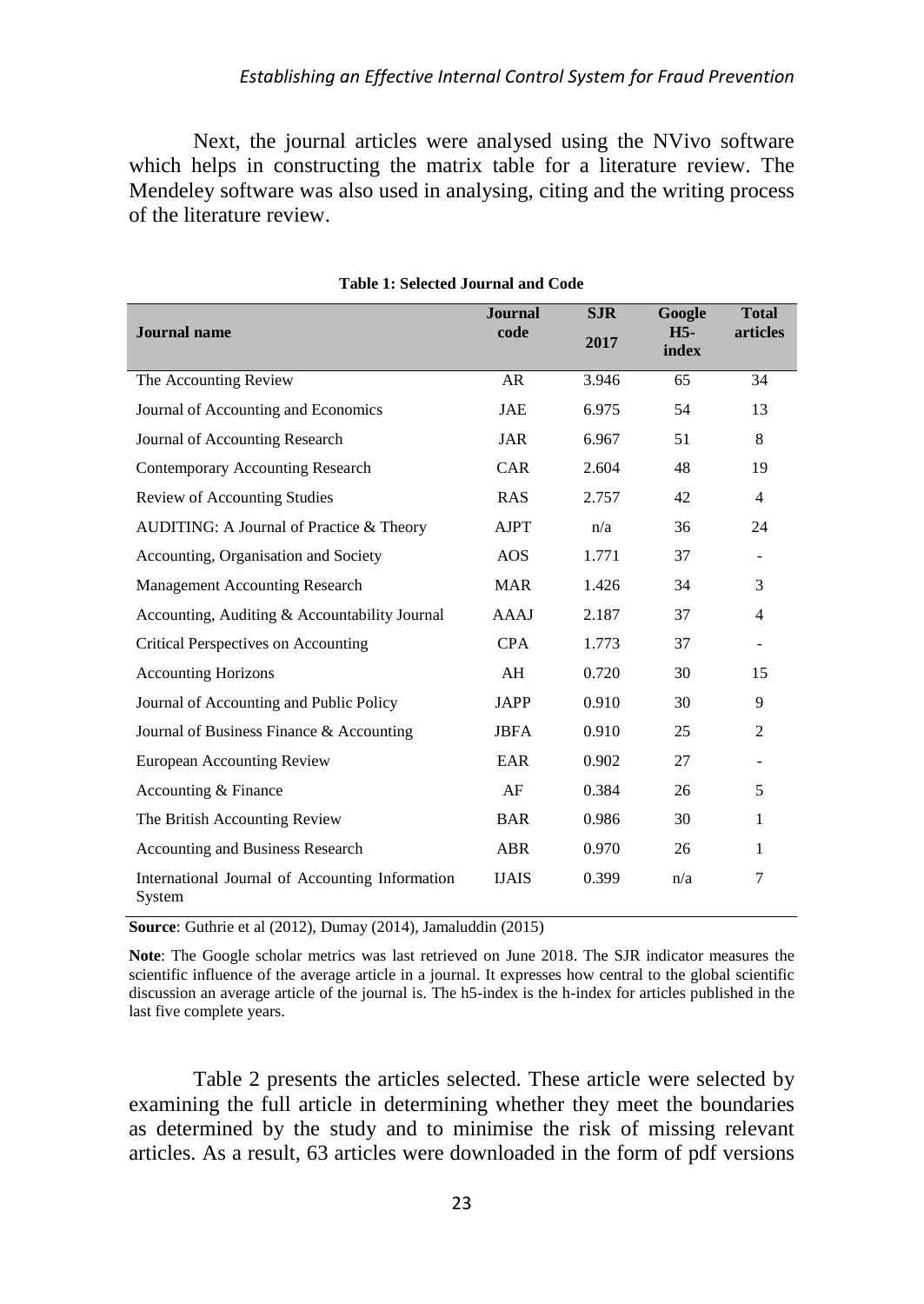and stored in Mendeley database with referencing details. However, some of the articles could not be retrieved due to the university's subscription issues.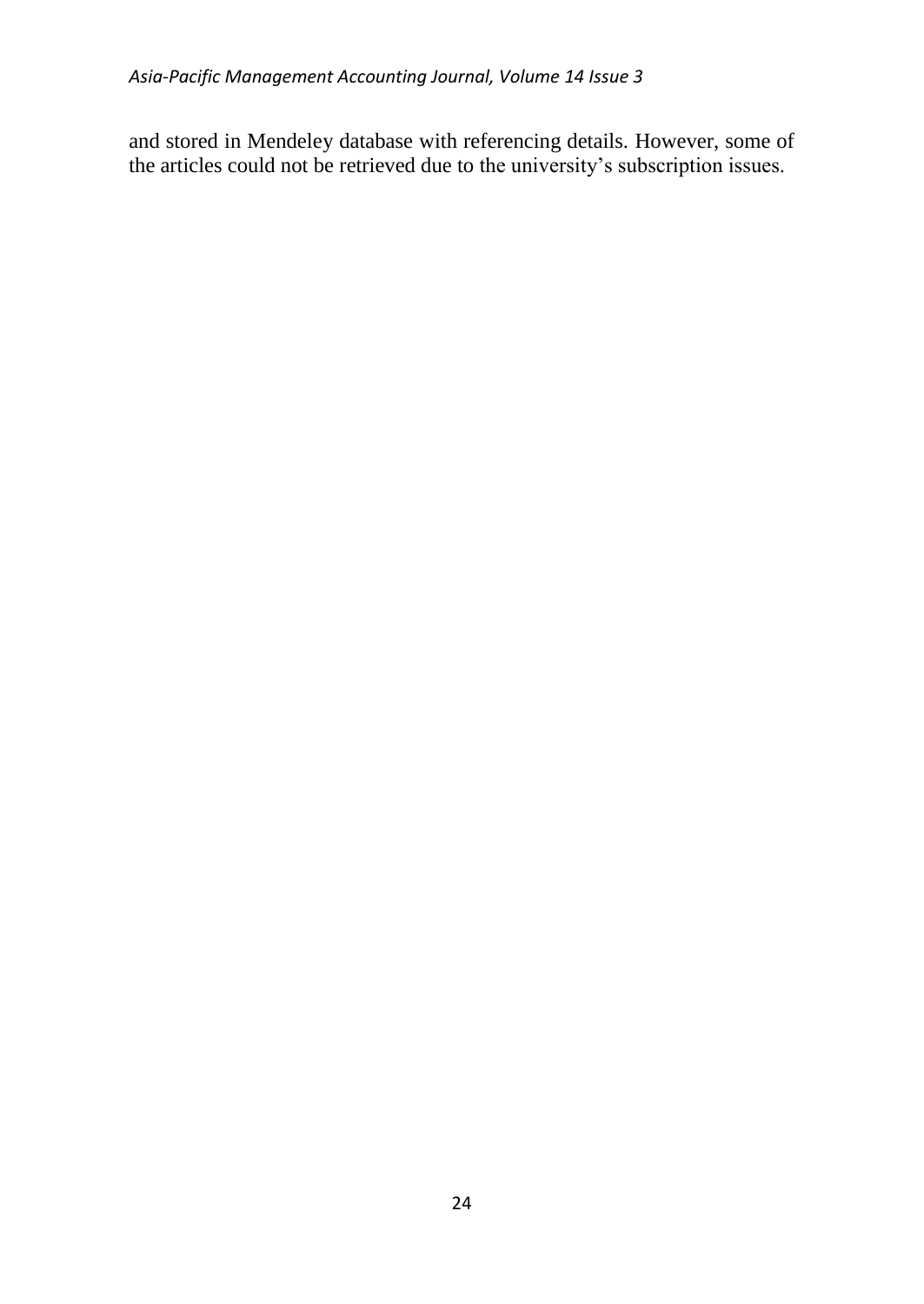<span id="page-6-0"></span>

| <b>CPY</b> | CI   | Year | <b>Authors</b>                            | <b>Journal</b>                                   | <b>Title</b>                                                                                                                                                               |
|------------|------|------|-------------------------------------------|--------------------------------------------------|----------------------------------------------------------------------------------------------------------------------------------------------------------------------------|
| 119.91     | 1319 | 2007 | J Doyle, W Ge, S McVay                    | Journal of Accounting and Economics              | Determinants of weaknesses in internal control over financial<br>reporting                                                                                                 |
| 113.91     | 1253 | 2007 | JT Doyle, W Ge, S McVay                   | The Accounting Review                            | Accruals quality and internal control over financial reporting                                                                                                             |
| 77.62      | 1009 | 2005 | J Krishnan                                | The Accounting Review                            | Audit committee quality and internal control: An empirical<br>analysis                                                                                                     |
| 96.2       | 962  | 2009 | H Ashbaugh-Skaife, DW<br>Collins,         | The Accounting Review                            | The effect of SOX internal control deficiencies and their<br>remediation on accrual quality                                                                                |
| 85.45      | 940  | 2007 | H Ashbaugh-Skaife, DW<br>Collins,         | Journal of Accounting and Economics              | The discovery and reporting of internal control deficiencies<br>prior to SOX-mandated audits                                                                               |
| 62.62      | 814  | 2005 | W Ge, S McVay                             | <b>Accounting Horizons</b>                       | The disclosure of material weaknesses in internal control<br>after the Sarbanes-Oxley Act                                                                                  |
| 84.78      | 763  | 2009 | H Ashbaugh, Skaife, DW<br>Collins,        | Journal of Accounting Research                   | The effect of SOX internal control deficiencies on firm risk<br>and cost of equity                                                                                         |
| 58.45      | 643  | 2007 | Y Zhang, J Zhou, N Zhou                   | Journal of Accounting and Public<br>Policy       | Audit committee quality, auditor independence, and internal<br>control weaknesses                                                                                          |
| 57.6       | 576  | 2008 | MD Beneish, MB Billings, LD<br>Hodder     | The Accounting Review                            | Internal control weaknesses and information uncertainty                                                                                                                    |
| 55.6       | 556  | 2008 | JS Hammersley, LA Myers, C<br>Shakespeare | <b>Review of Accounting Studies</b>              | Market reactions to the disclosure of internal control<br>weaknesses and to the characteristics of those weaknesses<br>under section 302 of the Sarbanes-Oxley Act of 2002 |
| 35.93      | 539  | 2003 | LF Spira, M Page                          | Accounting, Auditing & Accountability<br>Journal | Risk management: The reinvention of internal control and the<br>changing role of internal audit                                                                            |
| 45.73      | 503  | 2007 | M Ogneva, KR Subramanyam,<br>$\cdots$     | The Accounting Review                            | Internal control weakness and cost of equity: Evidence from<br>SOX Section 404 disclosures                                                                                 |

**Table 2:Selected Articles Based on CPY**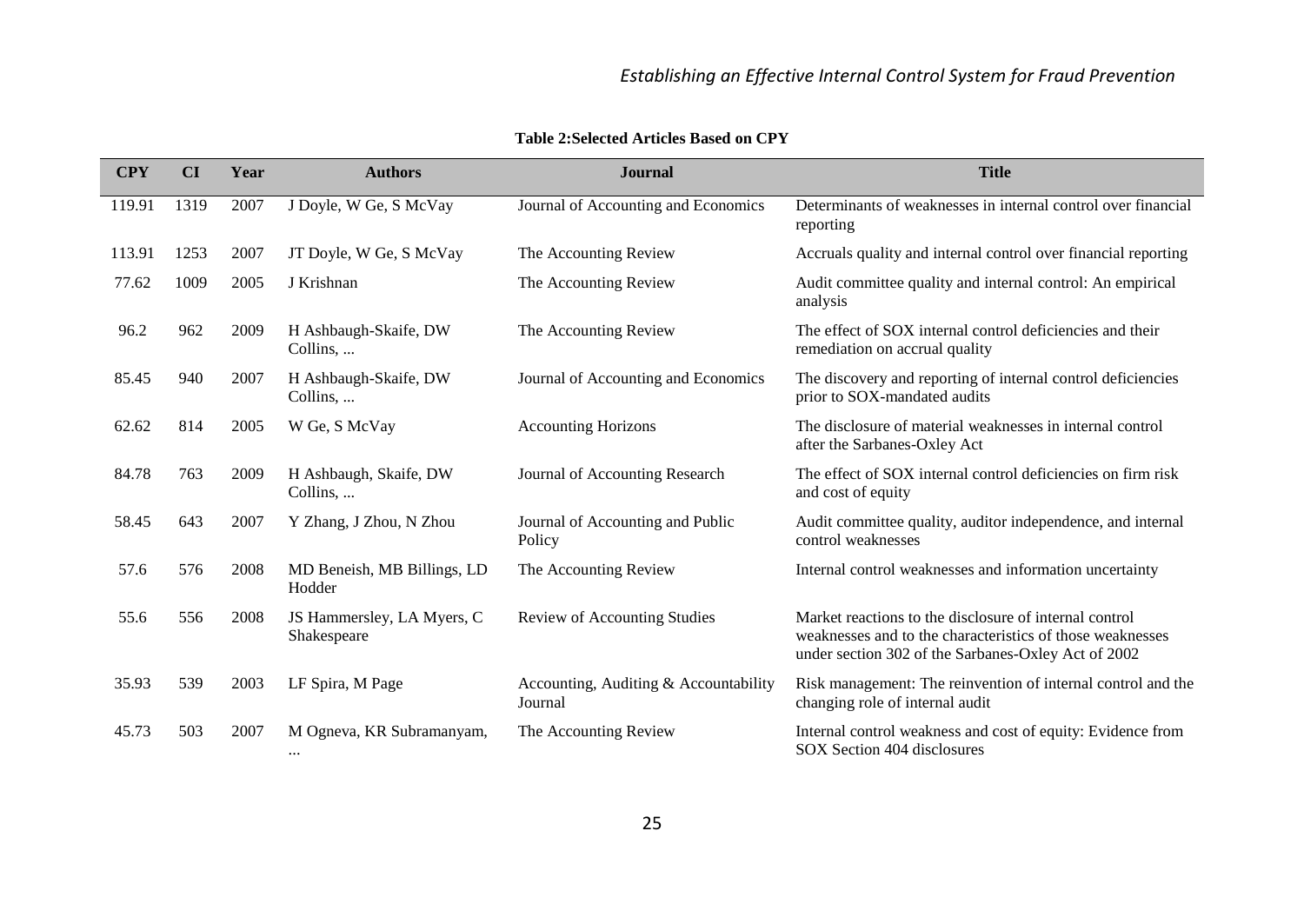| <b>CPY</b> | CI  | Year | <b>Authors</b>                        | <b>Journal</b>                              | <b>Title</b>                                                                                                                       |
|------------|-----|------|---------------------------------------|---------------------------------------------|------------------------------------------------------------------------------------------------------------------------------------|
| 47.7       | 477 | 2008 | CE Hogan, MS Wilkins                  | <b>Contemporary Accounting Research</b>     | Evidence on the audit risk model: Do auditors increase audit<br>fees in the presence of internal control deficiencies?             |
| 50.67      | 456 | 2009 | U Hoitash, R Hoitash, JC<br>Bedard    | The Accounting Review                       | Corporate governance and internal control over financial<br>reporting: A comparison of regulatory regimes                          |
| 40.44      | 364 | 2009 | M Feng, C Li, S McVay                 | Journal of Accounting and Economics         | Internal control and management guidance                                                                                           |
| 49.71      | 348 | 2011 | AM Costello, R Wittenberg-<br>Moerman | Journal of Accounting Research              | The impact of financial reporting quality on debt contracting:<br>Evidence from internal control weakness reports                  |
| 42.63      | 341 | 2010 | J Altamuro, A Beatty                  | Journal of Accounting and Economics         | How does internal control regulation affect financial<br>reporting?                                                                |
| 29.2       | 292 | 2008 | R Hoitash, U Hoitash, JC<br>Bedard    | Auditing: A Journal of Practice &<br>Theory | Internal control quality and audit pricing under the Sarbanes-<br>Oxley Act                                                        |
| 39.71      | 278 | 2011 | JB Kim, BY Song, L Zhang              | The Accounting Review                       | Internal control weakness and bank loan contracting:<br>Evidence from SOX Section 404 disclosures                                  |
| 22.58      | 271 | 2006 | ML Ettredge, C Li, L Sun              | Auditing: A Journal of Practice &<br>Theory | The impact of SOX Section 404 internal control quality<br>assessment on audit delay in the SOX era                                 |
| 28.11      | 253 | 2009 | <b>BW</b> Goh                         | <b>Contemporary Accounting Research</b>     | Audit committees, boards of directors, and remediation of<br>material weaknesses in internal control                               |
| 24.4       | 244 | 2008 | KC Chan, B Farrell, P Lee             | Auditing: A Journal of Practice &<br>Theory | Earnings management of firms reporting material internal<br>control weaknesses under Section 404 of the Sarbanes-Oxley<br>Act      |
| 45.8       | 229 | 2013 | M Cheng, D Dhaliwal, Y Zhang          | Journal of Accounting and Economics         | Does investment efficiency improve after the disclosure of<br>material weaknesses in internal control over financial<br>reporting? |
| 12.17      | 219 | 2000 | <b>HM</b> Hermanson                   | <b>Accounting Horizons</b>                  | An analysis of the demand for reporting on internal control                                                                        |
| 29.43      | 206 | 2011 | D Dhaliwal, C Hogan, R<br>Trezevant,  | The Accounting Review                       | Internal control disclosures, monitoring, and the cost of debt                                                                     |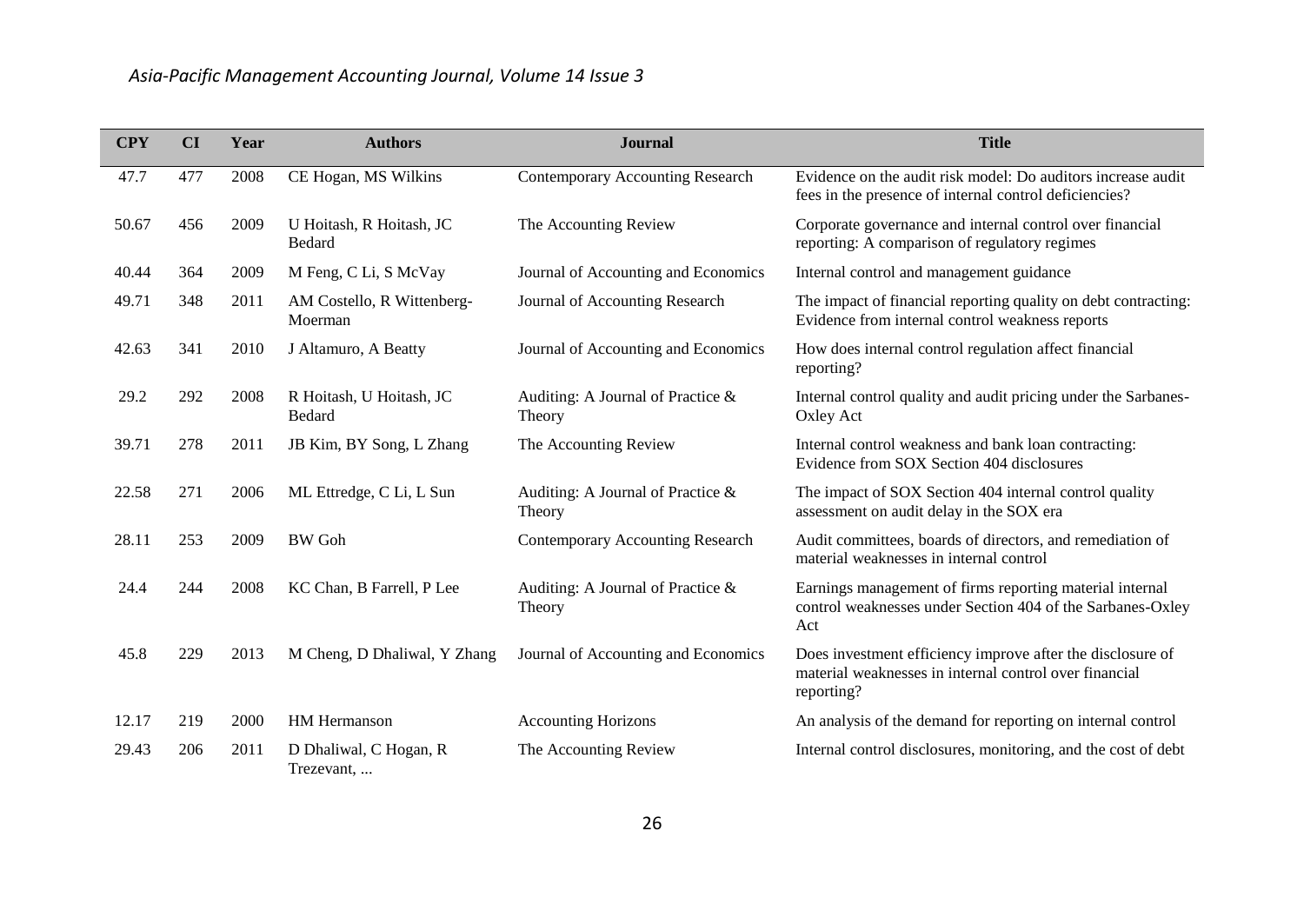| <b>CPY</b> | CI  | Year | <b>Authors</b>                        | <b>Journal</b>                                                   | <b>Title</b>                                                                                                                                  |
|------------|-----|------|---------------------------------------|------------------------------------------------------------------|-----------------------------------------------------------------------------------------------------------------------------------------------|
| 20         | 200 | 2008 | R Deumes, WR Knechel                  | Auditing: A Journal of Practice &<br>Theory                      | Economic incentives for voluntary reporting on internal risk<br>management and control systems                                                |
| 27.57      | 193 | 2011 | JC Bedard, L Graham                   | The Accounting Review                                            | Detection and severity classifications of Sarbanes-Oxley<br>Section 404 internal control deficiencies                                         |
| 26.57      | 186 | 2011 | K Johnstone, C Li, KH Rupley          | <b>Contemporary Accounting Research</b>                          | Changes in corporate governance associated with the<br>revelation of internal control material weaknesses and their<br>subsequent remediation |
| 24.43      | 171 | 2011 | C Petrovits, C Shakespeare, A<br>Shih | The Accounting Review                                            | The causes and consequences of internal control problems in<br>nonprofit organizations                                                        |
| 28         | 168 | 2012 | SC Rice, DP Weber                     | Journal of Accounting Research                                   | How effective is internal control reporting under SOX 404?<br>Determinants of the disclosure of existing material<br>weaknesses               |
| 19.88      | 159 | 2010 | A Masli, GF Peters, VJ<br>Richardson, | The Accounting Review                                            | Examining the potential benefits of internal control<br>monitoring technology                                                                 |
| 14.36      | 158 | 2007 | B Tuttle, SD Vandervelde              | International Journal of Accounting<br><b>Information System</b> | An empirical examination of CobiT as an internal control<br>framework for information technology                                              |
| 13.09      | 144 | 2007 | AJ Leone                              | Journal of Accounting and Economics                              | Factors related to internal control disclosure: A discussion of<br>Ashbaugh, Collins, and Kinney (2007) and Doyle, Ge, and<br>McVay (2007)    |
| 11.75      | 141 | 2006 | SN Bronson, JV Carcello,              | Auditing: A Journal of Practice $\&$<br>Theory                   | Firm characteristics and voluntary management reports on<br>internal control                                                                  |
| 27.4       | 137 | 2013 | HA Skaife, D Veenman, D<br>Wangerin   | Journal of Accounting and Economics                              | Internal control over financial reporting and managerial rent<br>extraction: Evidence from the profitability of insider trading               |
| 11.2       | 112 | 2008 | A Schneider, BK Church                | Journal of Accounting and Public<br>Policy                       | The effect of auditors' internal control opinions on loan<br>decisions                                                                        |
| 9.45       | 104 | 2007 | ER Patterson, JR Smith                | The Accounting Review                                            | The effects of Sarbanes-Oxley on auditing and internal                                                                                        |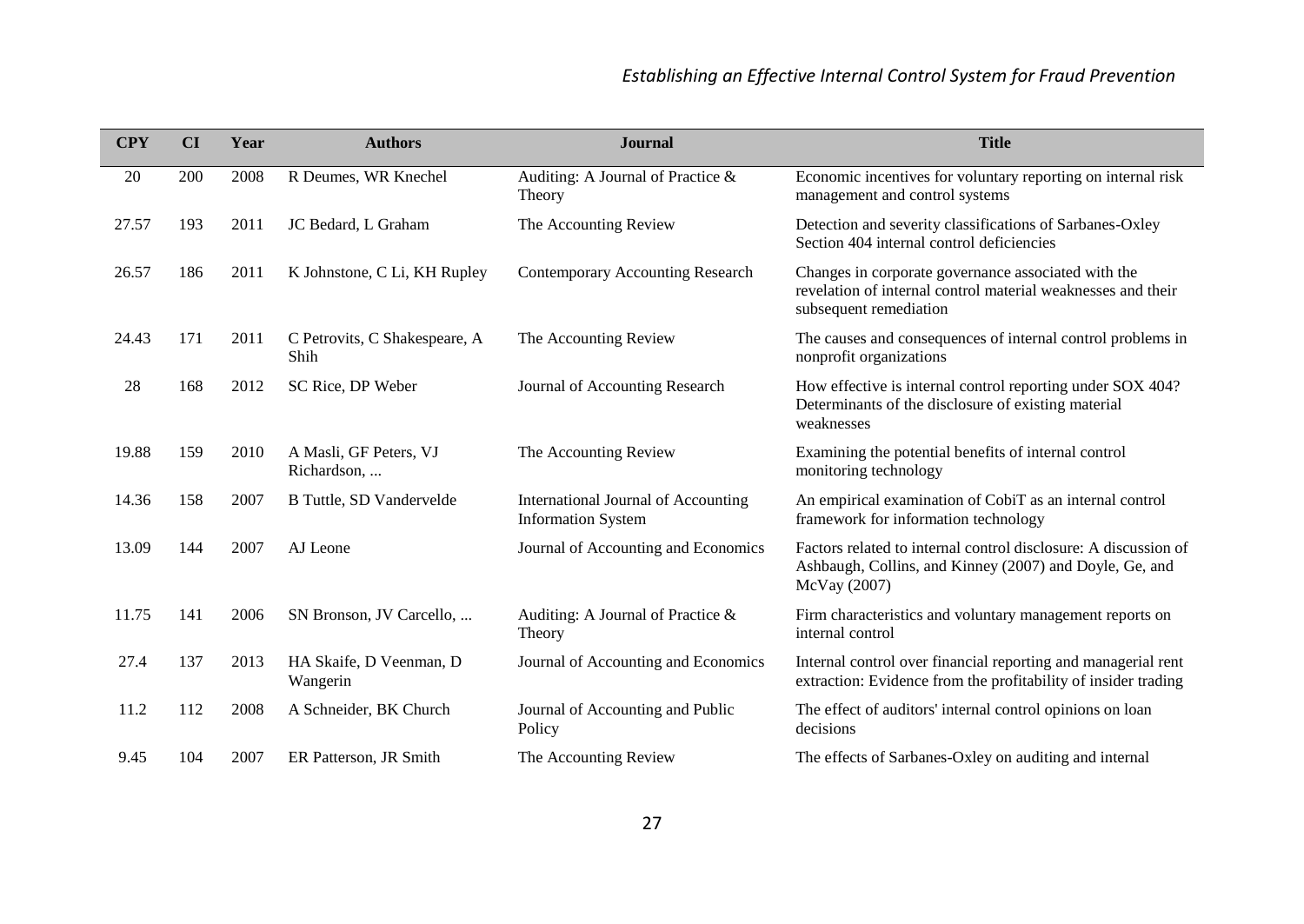| <b>CPY</b> | CI | Year | <b>Authors</b>                         | <b>Journal</b>                                                   | <b>Title</b>                                                                                                                            |
|------------|----|------|----------------------------------------|------------------------------------------------------------------|-----------------------------------------------------------------------------------------------------------------------------------------|
|            |    |      |                                        |                                                                  | control strength                                                                                                                        |
| 12         | 84 | 2011 | H Lu, G Richardson, S Salterio         | <b>Contemporary Accounting Research</b>                          | Direct and indirect effects of internal control weaknesses on<br>accrual quality: Evidence from a unique Canadian regulatory<br>setting |
| 18.5       | 74 | 2014 | M Feng, C Li, SE McVay, H<br>Skaife    | The Accounting Review                                            | Does ineffective internal control over financial reporting<br>affect a firm's operations? Evidence from firms' inventory<br>management  |
| 6.3        | 63 | 2008 | <b>MJ</b> Jones                        | Accounting, Auditing & Accountability<br>Journal                 | Internal control, accountability and corporate governance:<br>Medieval and modern Britain compared                                      |
| 6          | 54 | 2009 | Y Kim, MS Park                         | Journal of Accounting and Public<br>Policy                       | Market uncertainty and disclosure of internal control<br>deficiencies under the Sarbanes-Oxley Act                                      |
| 49         | 49 | 2017 | ML DeFond, CS Lennox                   | Journal of Accounting Research                                   | Do PCAOB inspections improve the quality of internal<br>control audits?                                                                 |
| 3.43       | 48 | 2004 | <b>AR Bowrin</b>                       | Accounting, Auditing & Accountability<br>Journal                 | Internal control in Trinidad and Tobago religious<br>organizations                                                                      |
| 6.71       | 47 | 2011 | MD Stoel, WA Muhanna                   | International Journal of Accounting<br><b>Information System</b> | IT internal control weaknesses and firm performance: An<br>organizational liability lens                                                |
| 11.5       | 46 | 2014 | S Balsam, W Jiang, B Lu                | <b>Contemporary Accounting Research</b>                          | Equity incentives and internal control weaknesses                                                                                       |
| 4.89       | 44 | 2009 | TJ Lopez, SD Vandervelde, YJ<br>Wu     | Journal of Accounting and Public<br>Policy                       | Investor perceptions of an auditor's adverse internal control<br>opinion                                                                |
| 11         | 44 | 2014 | NC Brown, C Pott, A<br>Wampener        | Journal of Accounting and Public<br>Policy                       | The effect of internal control and risk management regulation<br>on earnings quality: Evidence from Germany                             |
| 7.17       | 43 | 2012 | V Munsif, K Raghunandan, DV<br>Rama    | Auditing: A Journal of Practice $\&$<br>Theory                   | Internal control reporting and audit report lags: Further<br>evidence                                                                   |
| 7.17       | 43 | 2012 | SK Asare, BC Fitzgerald, LE<br>Graham, | Auditing: A Journal of                                           | Auditors' internal control over financial reporting decisions:<br>Analysis, synthesis, and research directions                          |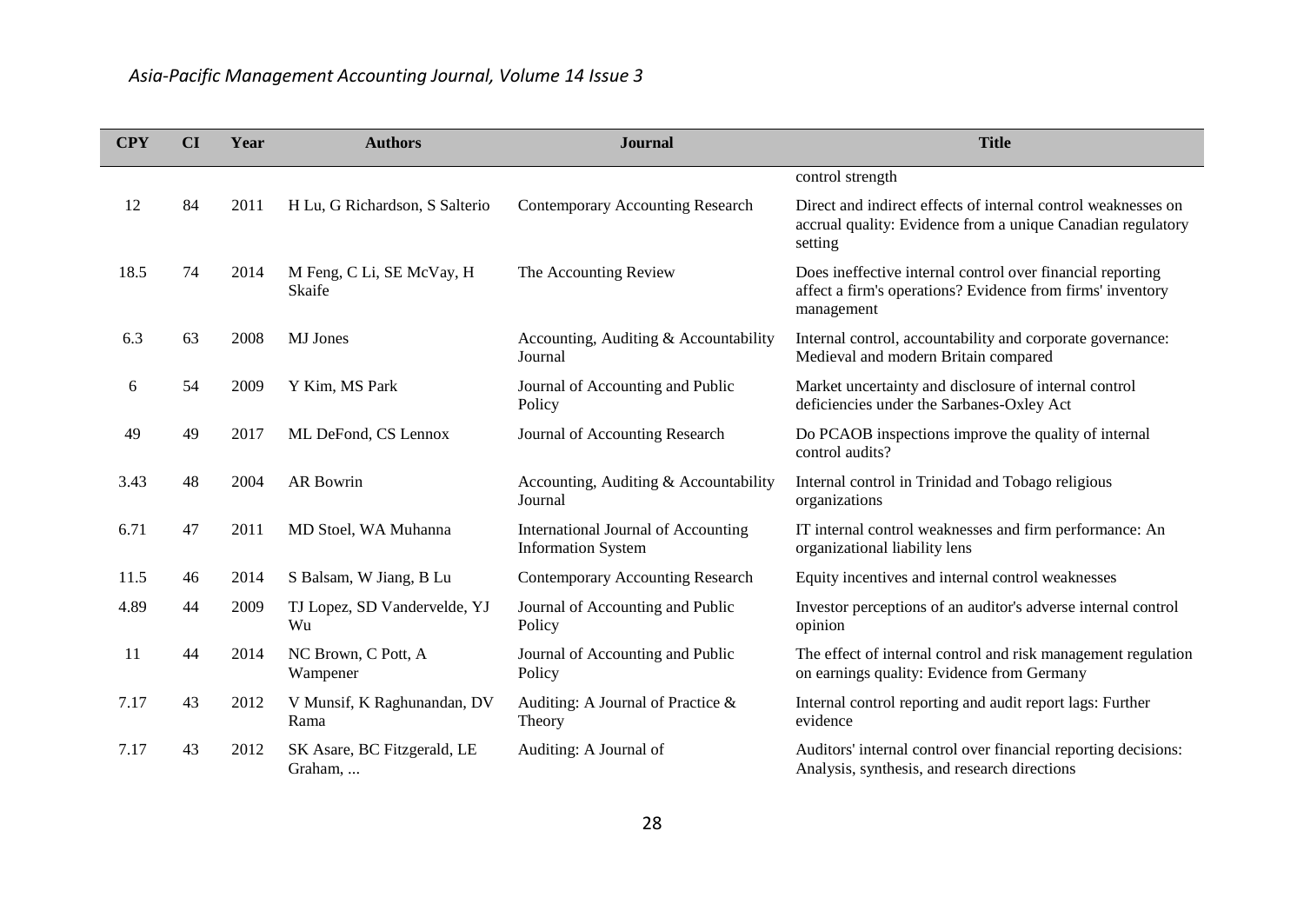| <b>CPY</b> | CI | Year | <b>Authors</b>                                 | <b>Journal</b>                                                   | <b>Title</b>                                                                                                                                             |
|------------|----|------|------------------------------------------------|------------------------------------------------------------------|----------------------------------------------------------------------------------------------------------------------------------------------------------|
| 8          | 40 | 2013 | G Gong, B Ke, Y Yu                             | <b>Contemporary Accounting Research</b>                          | Home country investor protection, ownership structure and<br>cross listed firms' compliance with SOX Mandated internal<br>control deficiency disclosures |
| 9.75       | 39 | 2014 | SC Rice, DP Weber, B Wu                        | The Accounting Review                                            | Does SOX 404 have teeth? Consequences of the failure to<br>report existing internal control weaknesses                                                   |
| 4.11       | 37 | 2009 | TJ Mock, L Sun, RP Srivastava,<br>M Vasarhelyi | International Journal of Accounting<br><b>Information System</b> | An evidential reasoning approach to Sarbanes-Oxley<br>mandated internal control risk assessment                                                          |
| 5.5        | 33 | 2012 | GV Krishnan, W Yu                              | Auditing: A Journal of Practice &<br>Theory                      | Do small firms benefit from auditor attestation of internal<br>control effectiveness?                                                                    |
| 5.17       | 31 | 2012 | SK Asare, A Wright                             | <b>Contemporary Accounting Research</b>                          | The effect of type of internal control report on users'<br>confidence in the accompanying financial statement audit<br>report                            |
| 10.33      | 31 | 2015 | NJ Newton, JS Persellin, D<br>Wang, $\dots$    | The Accounting Review                                            | Internal control opinion shopping and audit market<br>competition                                                                                        |
| 6          | 30 | 2013 | BW Goh, J Krishnan, D Li                       | <b>Contemporary Accounting Research</b>                          | Auditor reporting under Section 404: The association<br>between the internal control and going concern audit<br>opinions                                 |
| 3.63       | 29 | 2010 | DM Lopez, GF Peters                            | Journal of Accounting and Public<br>Policy                       | Internal control reporting differences among public and<br>governmental auditors: The case of city and county Circular<br>A-133 audits                   |
| 5.4        | 27 | 2013 | PP Gupta, TR Weirich, LE<br>Turner             | <b>Accounting Horizons</b>                                       | Sarbanes-Oxley and public reporting on internal control:<br>Hasty reaction or delayed action?                                                            |
| 5.2        | 26 | 2013 | JE Boritz, L Hayes, JH Lim                     | International Journal of Accounting<br><b>Information System</b> | A content analysis of auditors' reports on IT internal control<br>weaknesses: The comparative advantages of an automated<br>approach to control weakness |
| 4.33       | 26 | 2012 | M Benaroch, A Chernobai, J<br>Goldstein        | International Journal of Accounting<br><b>Information System</b> | An internal control perspective on the market value<br>consequences of IT operational risk events                                                        |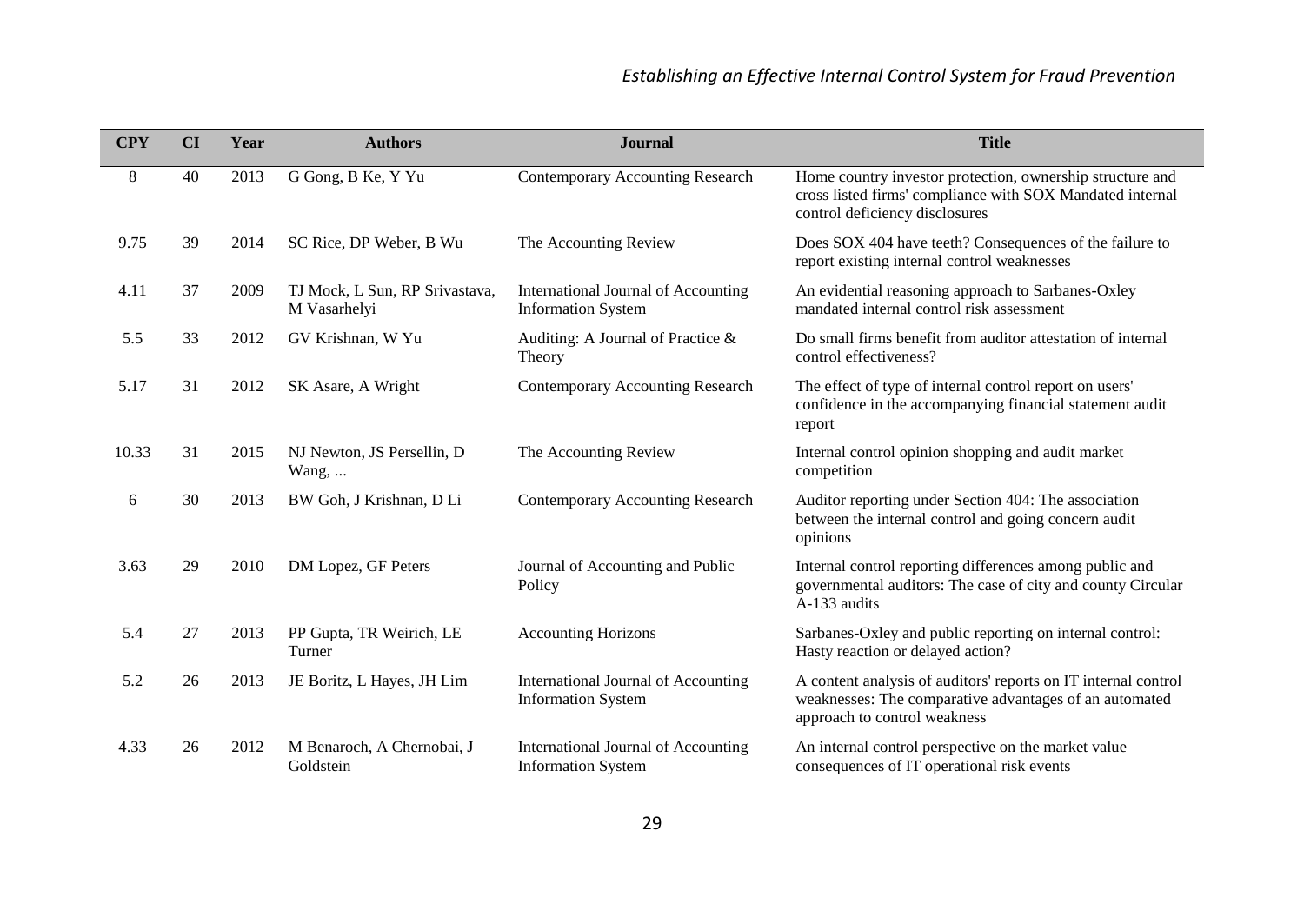| CPY  | CI | Year | <b>Authors</b>                       | Journal                                    | <b>Title</b>                                                                                             |
|------|----|------|--------------------------------------|--------------------------------------------|----------------------------------------------------------------------------------------------------------|
| 6.5  | 26 | 2014 | SB Clinton, AS Pinello, HA<br>Skaife | Journal of Accounting and Public<br>Policy | The implications of ineffective internal control and SOX 404<br>reporting for financial analysts         |
| 9    | 18 | 2016 | LL Lisic, TL Neal, IX Zhang,         | <b>Contemporary Accounting Research</b>    | CEO power, internal control quality, and audit committee<br>effectiveness in substance versus in form    |
| 5.33 | 16 | 2015 | JH Schroeder, ML Shepardson          | The Accounting Review                      | Do SOX 404 control audits and management assessments<br>improve overall internal control system quality? |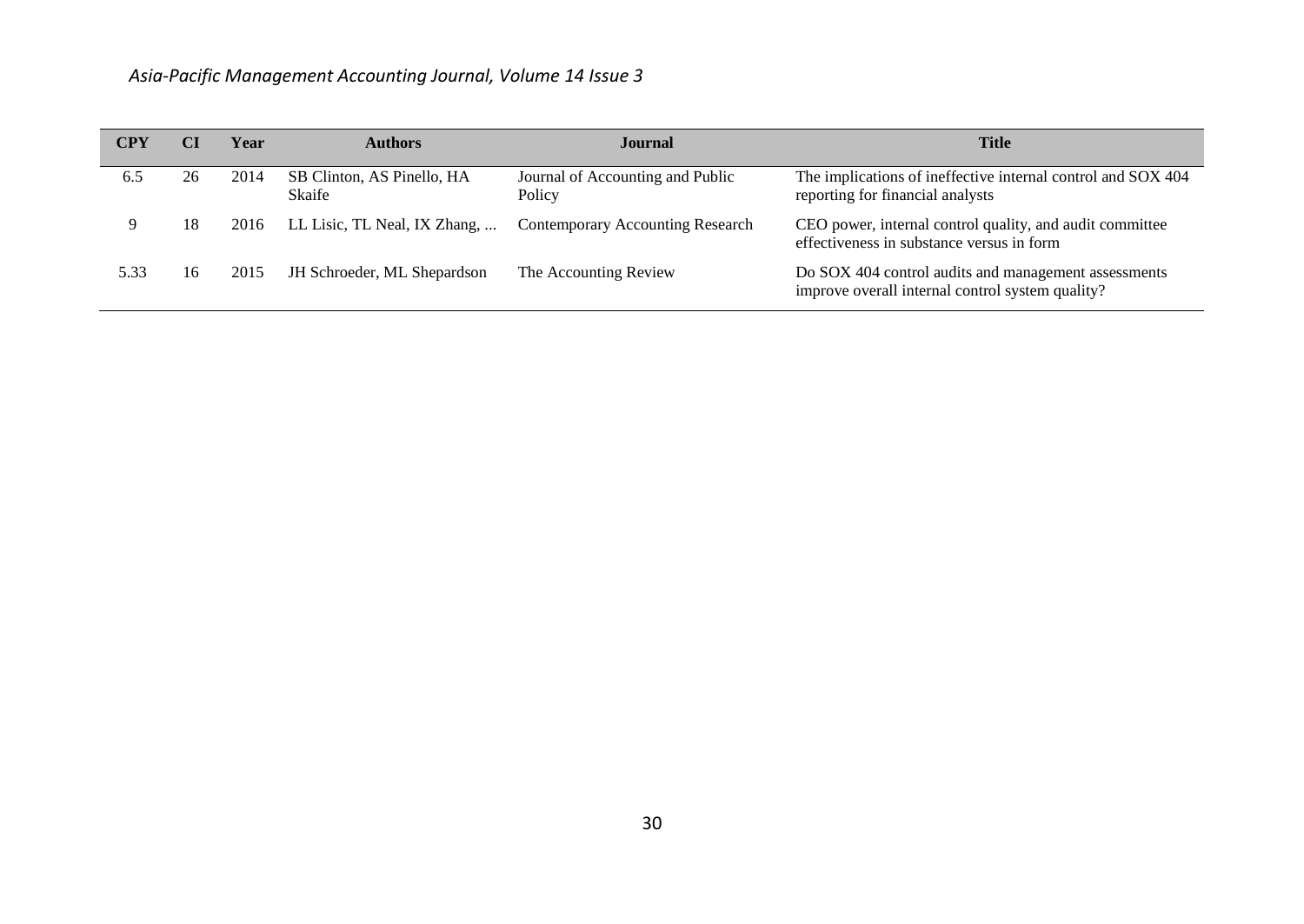## **Development and Refining the Analytical Framework**

Based on the analytical framework was developed by adopting the analytical criteria based on jurisdiction, organisation focus, location, research method, and framework/model (Guthrie et al., 2012).

#### **Table 3: Classification System for Analysing Articles**

### **A. Jurisdiction**

- A1. Supra-national international comparative general
- A1.1. Supra-national international comparative industry
- A1.2. Supra-national international comparative organisational
- A2. National general
- A2.1. National industry
- A2.2. National organizational
- A3. One organisation

#### **B. Organisational focus**

- B1. Publicly listed
- B2. Private SMEs
- B3. Private others
- B4. Public sector
- B5. Not for profit
- B6. General other

#### **C. Location**

- C1. North America
- C2. Australasia
- C3. Asia
- C4. United Kingdom
- C5. European union
- C6. Others
- C7. None specified

### **D. Focus of internal control studies**

D1. Internal control quality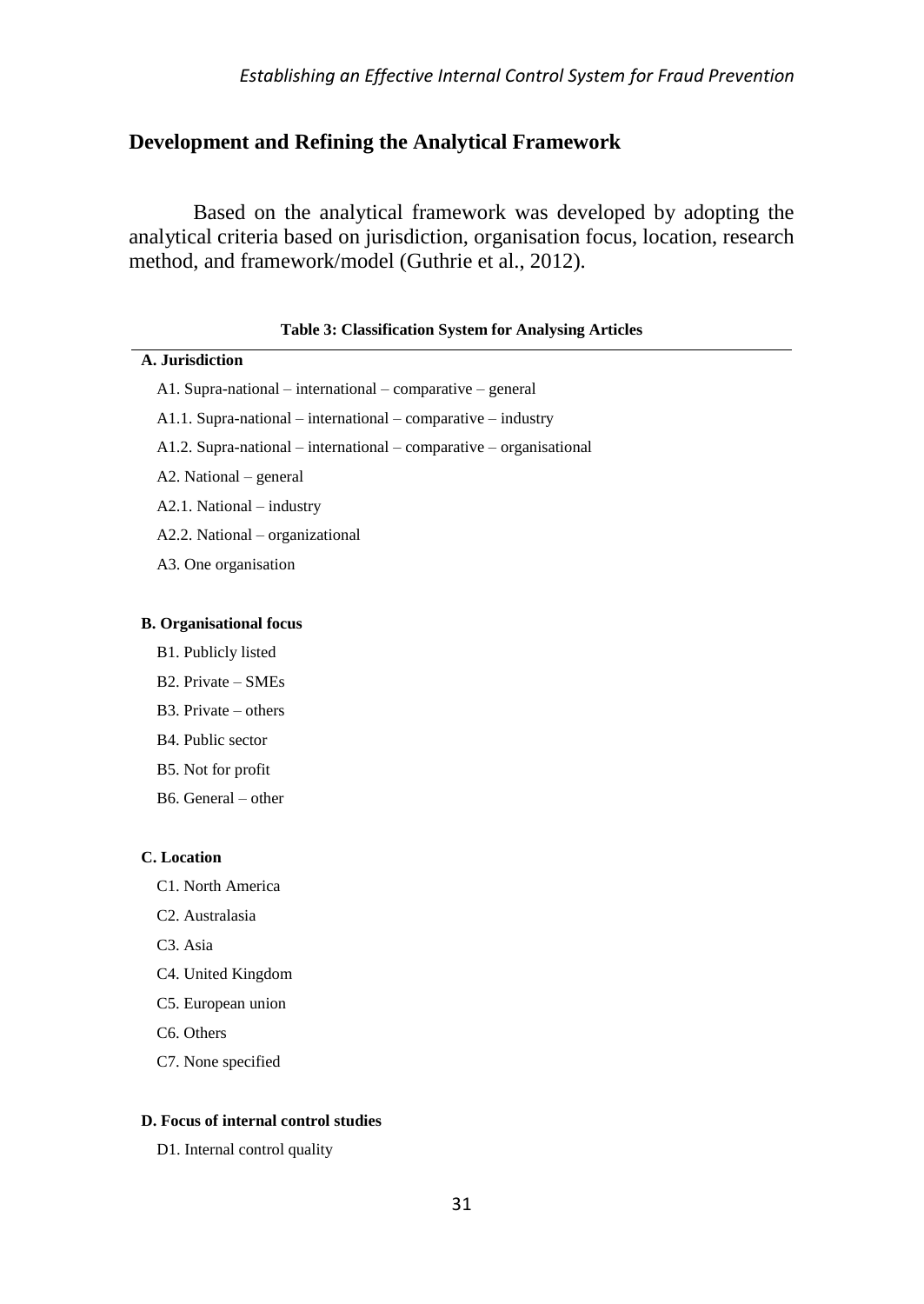- D2. Internal control disclosure
- D3. Internal control reporting
- D4. Internal control weaknesses
- D5. Internal control effectiveness
- D6. Internal control others

### **E. Research method**

- E1. Case/field study/interviews
- E2. Content analysis/historical analysis
- E3. Survey/questionnaire/other empirical
- E4. Theoretical/literature review/normative/commentary
- E5. Multi-method interviews and questionnaires

#### **F. Framework and models**

- F0. No model proposed
- F1.0 Applies or considers previous models
- F1.1 Proposed new model

**Source**: Adapt from Guthrie, Ricceri and Dumay (2012); Broadbent and Guthrie (2008)

## **Coding and Data Analysis**

The NVivo 11 Pro software was used to code and analyse the articles. Nvivo is a qualitative data analysis software (QDAS) that "incorporates features such as aggregating codes, auto-coding based on set criteria and developing common word counts" as suggested by Massaro et al. (2016). The software facilitates common qualitative techniques for organizing and analysing the articles for a structured data which is not possible by only using the spreadsheet.

Throughout the SLR analysis, the coding and nodes for the articles were discussed among the researchers. The coding was followed as per suggested in the jurisdiction as well as title, author, year, research objective, methodology, and findings. This helps the software to construct a framework matrix for the literature review as in [Figure 1](#page-14-0) below: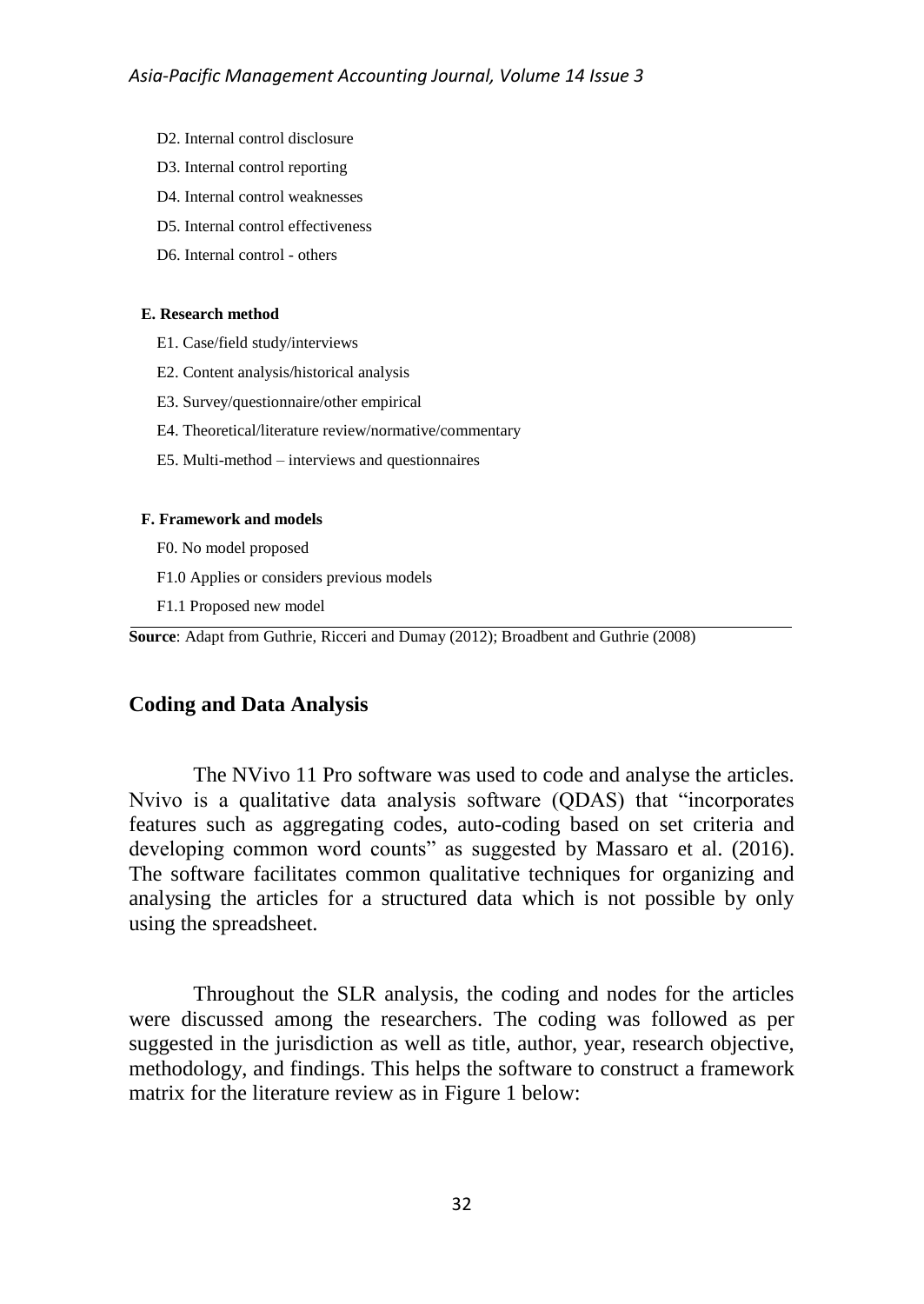## *Establishing an Effective Internal Control System for Fraud Prevention*

| ⊕                                                |                                         | SLR-APMAA.nvp - NVivo Pro                                                                                 |                                                                                                                    | <b>Framework Matrix Tools</b> |           |                                                                 |                                                             |                                                                            | 团<br>7                                                                                       |                        |
|--------------------------------------------------|-----------------------------------------|-----------------------------------------------------------------------------------------------------------|--------------------------------------------------------------------------------------------------------------------|-------------------------------|-----------|-----------------------------------------------------------------|-------------------------------------------------------------|----------------------------------------------------------------------------|----------------------------------------------------------------------------------------------|------------------------|
| <b>FILE</b><br><b>HOME</b>                       | <b>ANALYZE</b><br><b>CREATE</b><br>DATA | <b>EXPLORE</b><br><b>QUERY</b>                                                                            | LAYOUT<br>VIEW                                                                                                     | <b>FRAMEWORK MATRIX</b>       |           |                                                                 |                                                             |                                                                            |                                                                                              |                        |
| 日ノち・・                                            |                                         |                                                                                                           |                                                                                                                    |                               |           |                                                                 |                                                             |                                                                            |                                                                                              |                        |
| <b>Nodes</b><br>$\epsilon$                       | Look for                                | Search In                                                                                                 | Cases                                                                                                              | <b>Find Now</b>               | Clear     | <b>Advanced Find</b>                                            |                                                             |                                                                            |                                                                                              | x                      |
| Nodes                                            | Cases                                   |                                                                                                           |                                                                                                                    |                               |           |                                                                 |                                                             |                                                                            |                                                                                              |                        |
| Cases                                            | <b>W</b> . Name                         |                                                                                                           | Sources                                                                                                            | References                    |           | Created On                                                      | Created By                                                  | Modified On                                                                | Modified By                                                                                  | Шċ                     |
| <b>Relationships</b><br><b>IRR Node Matrices</b> | Ashbaugh-Skaife, Collins, Kinney, 2007  |                                                                                                           |                                                                                                                    |                               |           | 28 8/26/2018 12:30 AM UITM                                      |                                                             | 8/26/2018 12:30 AM                                                         | <b>UITM</b>                                                                                  |                        |
|                                                  | DeFond, Lennox, 2017                    |                                                                                                           |                                                                                                                    |                               |           | 54 8/26/2018 12:30 AM UITM                                      |                                                             | 8/26/2018 12:30 AM                                                         | <b>UITM</b>                                                                                  |                        |
|                                                  | Doyle, Ge, McVay, 2007                  |                                                                                                           |                                                                                                                    | ٠                             |           | 32 8/26/2018 12:30 AM UITM                                      |                                                             | 8/26/2018 12:30 AM                                                         | <b>UITM</b>                                                                                  | ⋤                      |
|                                                  | Framework matrix X                      |                                                                                                           |                                                                                                                    |                               |           |                                                                 |                                                             |                                                                            |                                                                                              | $\leq$<br>Rafe         |
|                                                  |                                         | $C:$ Title                                                                                                | D: Research objectives                                                                                             |                               |           | E: Methodology                                                  |                                                             | F: Sample                                                                  | G: Findings                                                                                  | å<br>Ref               |
|                                                  |                                         | The Effect of SOX Internal Control<br>Deficiencies on Firm Risk and Cost                                  | we explore the relation between<br>internal control quality and                                                    |                               |           | We validate our cost of equity<br>measure using the methodology | Our initial sample of firms<br>providing ICD disclosures is |                                                                            | After controlling for other<br>factors, we find that firms                                   |                        |
|                                                  |                                         | of Equity                                                                                                 | idiosyncratic and systematic risk.                                                                                 |                               | developed |                                                                 |                                                             | obtained from compilations ofSEC                                           | internal control deficiencie                                                                 | DC <sup>B</sup><br>Jot |
|                                                  |                                         |                                                                                                           | and the potential benefits of                                                                                      |                               |           | by Guay, Kothari, and Shu [2005].                               |                                                             |                                                                            | filings reported in ComplianceWeeksignificantly higher idiosyn-                              | The                    |
|                                                  |                                         |                                                                                                           | effective internal control in terms of Specifically, following the approach and by Glass, Lewis<br>cost of eauity. |                               |           | in Fama and MacBeth [1973], we                                  |                                                             |                                                                            | risk, systematic risk, and co<br>ofeguity.                                                   | HC                     |
|                                                  |                                         |                                                                                                           |                                                                                                                    |                               |           | regress future monthly returns on                               |                                                             | & Co., LLC from November 2003 to                                           |                                                                                              | Rei<br>The             |
|                                                  |                                         |                                                                                                           | we investigate whether firms that<br>disclose internal control                                                     |                               |           | estimated monthly expected<br>returns, calculated as the Value  | September 2005.                                             |                                                                            | Our change analyses docu<br>auditorconfirmed changes                                         | COI                    |
|                                                  |                                         |                                                                                                           | deficiencies (ICDs) exhibit higher                                                                                 |                               |           | Line expected return divided by 12, we supplement these two     |                                                             |                                                                            | internal control effectivene                                                                 | tha                    |
| ÷<br>Sources                                     | 1 : Ashbaugh-Skaife et al               |                                                                                                           | systematic risk, higher idiosyncratic                                                                              |                               |           |                                                                 |                                                             | databases with hand-collected ICD                                          | (including remediation of i                                                                  | op<br>COI              |
|                                                  |                                         |                                                                                                           | risk, and higher cost of equity<br>relative to firms with effective                                                |                               |           |                                                                 |                                                             | disclosures from SEC filings made                                          | disclosed internal control<br>after September 2005 for firms that deficiencies) are followed | hiq                    |
| <b>Nodes</b>                                     |                                         |                                                                                                           | internal controls.                                                                                                 |                               |           |                                                                 |                                                             | delay their SEC filings but indicate                                       | significant changes in the                                                                   | au                     |
| Classifications                                  |                                         |                                                                                                           | we investigate whether                                                                                             |                               |           |                                                                 | they are expecting an adverse<br>internal control opinion.  |                                                                            | equity that range from 50<br>basis points.                                                   | int.<br>150            |
|                                                  |                                         |                                                                                                           | managements' initial disclosures of                                                                                |                               |           |                                                                 |                                                             |                                                                            |                                                                                              | int.                   |
| Collections                                      |                                         |                                                                                                           | <b>CDs and remediation of previously</b>                                                                           |                               |           |                                                                 |                                                             | These procedures result in an initial                                      |                                                                                              | ٠U                     |
| Queries                                          |                                         |                                                                                                           | reported ICDs are related to<br>changes in firms' cost of equity.                                                  |                               |           |                                                                 |                                                             | sample of 1.053 firms disclosing at<br>least one ICD in either the SOX 302 |                                                                                              | <b>SB</b><br>Un        |
| Reports                                          |                                         | The discovery and reporting of                                                                            | We use internal control deficiency                                                                                 |                               |           | We use the following logistic                                   | Our initial sample of firms                                 |                                                                            | We find that, relative to nc                                                                 | Un                     |
|                                                  |                                         | internal control deficiencies prior to (ICD) disclosures prior to mandated regression model to assess the |                                                                                                                    |                               |           |                                                                 | providing disclosure of ICDs is                             |                                                                            | disclosers, firms disclosing                                                                 |                        |
| X Maps                                           | $\overline{\phantom{a}}$                |                                                                                                           |                                                                                                                    |                               |           |                                                                 | . <i>.</i> .                                                |                                                                            |                                                                                              |                        |
| Folders                                          | In.                                     |                                                                                                           | Code At                                                                                                            | 6 nodes selected              |           |                                                                 |                                                             |                                                                            | 每 4   1                                                                                      | X                      |
| $2$ UITM<br>6 Items                              | Summary Links: Cell 0 Position 0        |                                                                                                           |                                                                                                                    |                               |           |                                                                 |                                                             |                                                                            |                                                                                              |                        |
| Ω<br>Ŧ                                           |                                         | S Skype                                                                                                   | SLR-APMAA.nvp - N                                                                                                  |                               |           |                                                                 |                                                             | ዺ                                                                          | $\land$ $\mathcal{C}$ $\phi$ $\mathcal{C}$ 12:37 AM                                          | ≣                      |

**Figure 1: Framework Matrix For Literature Review**

## <span id="page-14-0"></span>**THE ANALYSIS OF STRUCTURE LITERATURE REVIEW**

This section presents the meta-analysis of the selected articles to answer the question: How does research for inquiring internal control studies evolve? First, analysis based on journal, publication years and the dominant author is presented, followed by jurisdiction, organisational focus, location, the focus of internal control studies, research method and analysis based on framework and model.

### **Journal**

The analysis shows that 63 articles represent the sample of internal control studies. This SLR found that The Accounting Review, AUDITING: A Journal of Practice & Theory and Contemporary Accounting Research is the leading journal publishing research on internal control and they are highly cited [\(Table 2\)](#page-6-0). Meanwhile, other journals publish this research area but consider more interdisciplinary matters.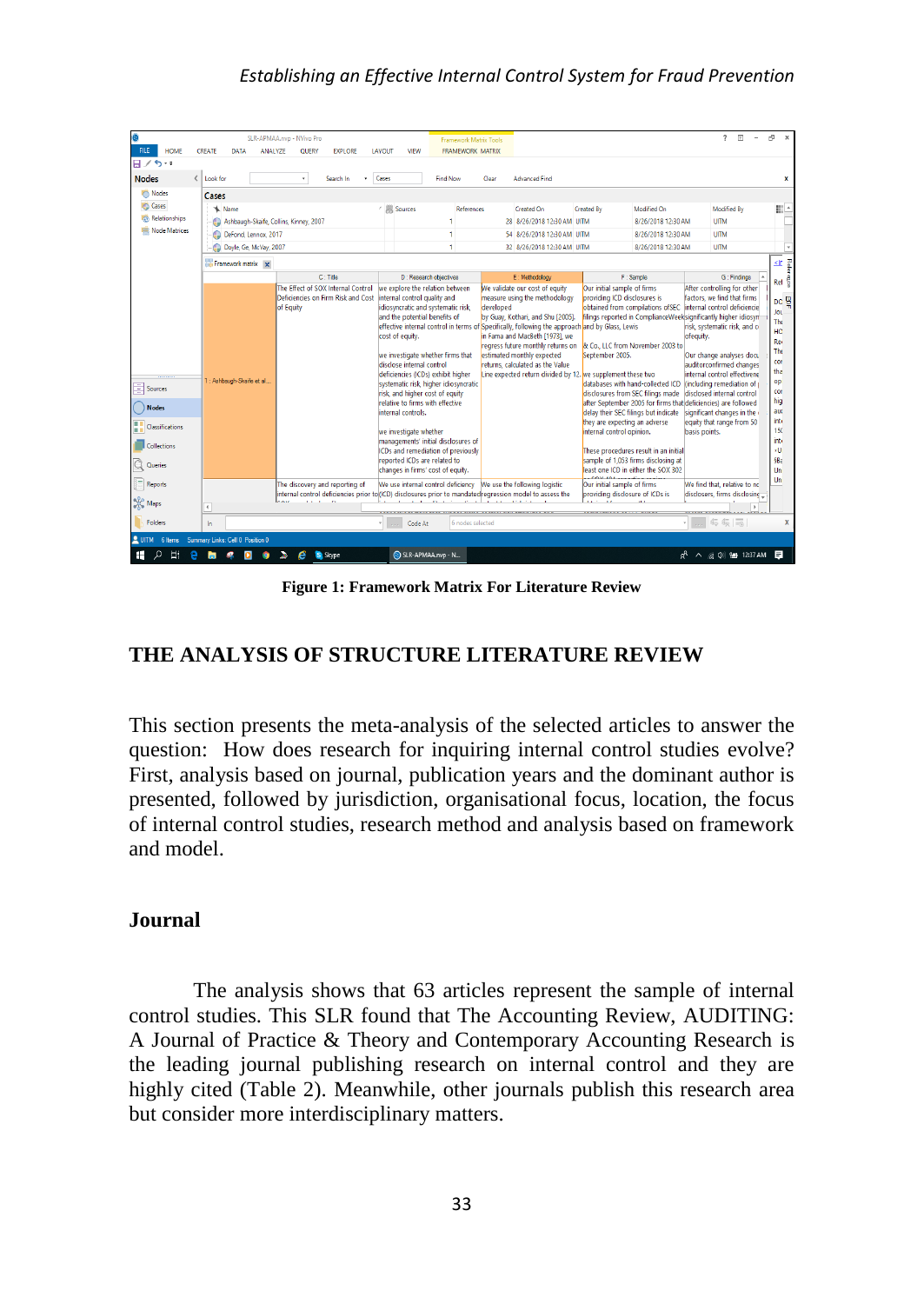## **Publication Year**

[Figure 2](#page-15-0) summarises the publication year of the sample articles. A smaller number of articles were published from 2000 to 2006 showing that studies on internal control are scarce. However, internal control studies began to gain the interest of the researchers as a result of the Enron case during 2000 as evidenced by the growing trend of selected articles [\(Figure](#page-15-0)  [2\)](#page-15-0). More importantly, the highest number of selected articles were published during 2007- 2008 and were related to internal control weaknesses that represent ineffective internal controls.



**Figure 2: Number of Selected Articles Published in 2000-2018**

## <span id="page-15-0"></span>**Dominant Author**

The study found that 121 authors wrote the selected 63 articles [\(Table](#page-6-0)  [2\)](#page-6-0). Of these, only 18 published more than one article. As [Table 2,](#page-6-0) Ashbaugh-Skaife, McVay and Li are the dominant authors in the sample publishing at least 5 articles each. Therefore, they are considered the key-players in the area of internal control studies particularly internal control weaknesses.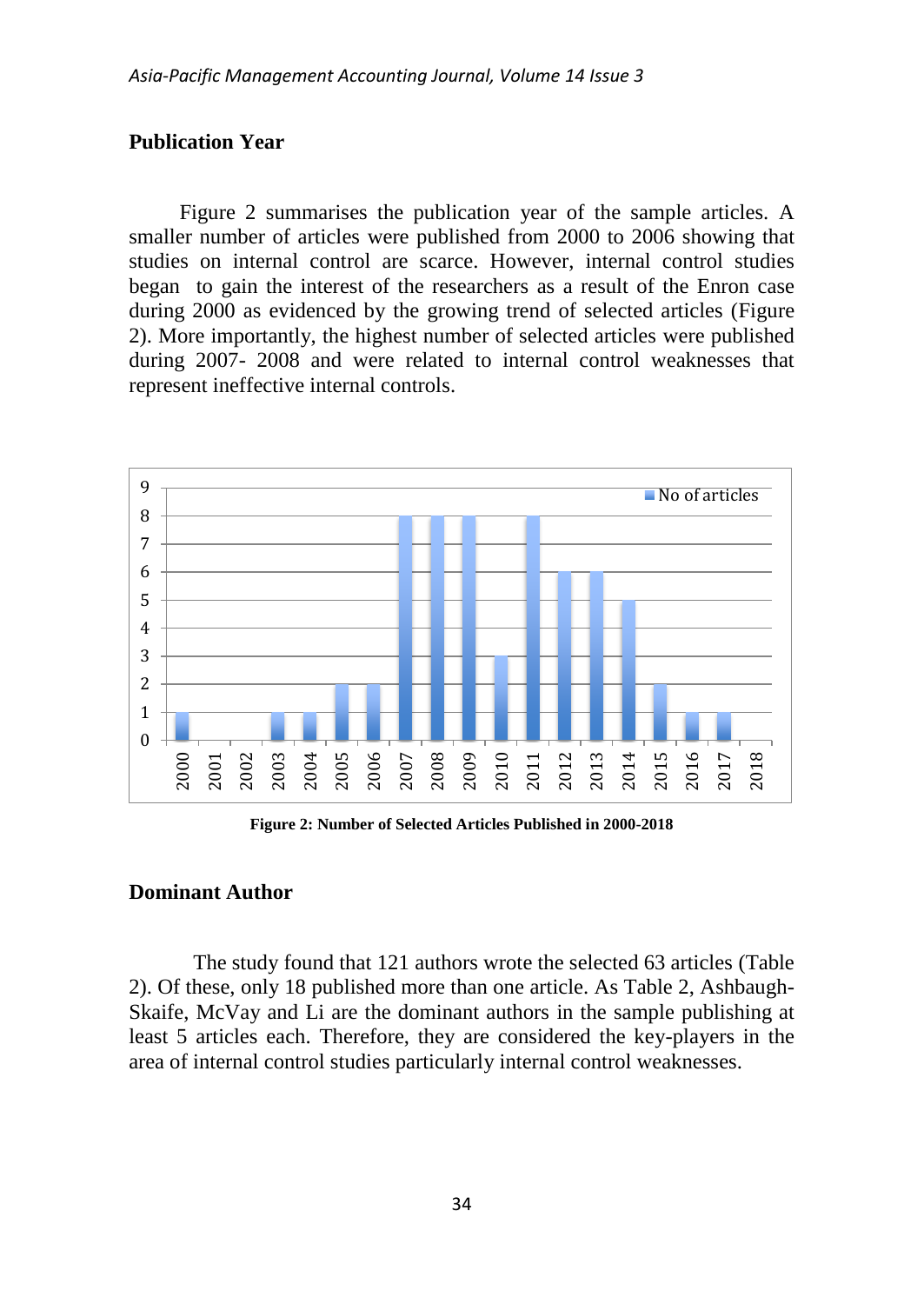## **Jurisdiction**

Based on Guthire et. al. (2012), this criterion is divided into (A1.) general paper that does not have an empirical base such as broad literature review, (A2.) paper that focusses on nations, regions, networks, alliances and papers that refer to organisational settings (A1.1; A1.2; A2.1; A2.2; A3). Within the papers that refer to an organisational setting there were: A1.1International – Industry which included papers based on evidence from specific industries belonging to specific countries; A1.2 International – Organisation which included papers that used evidence from one or more organisations belonging to either multiple industries or multiple countries; A2.1 National – Industry which included papers based on a specific industry belonging to one single country; A2.2 National – Organisational which included papers that used evidence from organisations belonging to a single country; and A3 One organisation which included papers based on a specific organisation.

|                                                                            | <b>Total</b>   | $\frac{0}{0}$ |
|----------------------------------------------------------------------------|----------------|---------------|
| $A1.$ Supra-national – international – comparative – general               | 3              | 5%            |
| $A1.1.$ Supra-national – international – comparative – industry            | 0              |               |
| $Supra$ -national – international – comparative<br>A1.2.<br>organisational | $\theta$       |               |
| A2. National                                                               | 52             | 82%           |
| $A2.1. National - industry$                                                | 3              | .5%           |
| A2.2. National – organizational                                            | $\mathfrak{D}$ | 3%            |
| A3. One organisation                                                       | 3              | 5%            |
|                                                                            | 63             | 100%          |

**Table 4: Jurisdiction**

As in Table 4 above, the study shows that the jurisdiction of the papers emerged. Interestingly, the study found that the majority of the papers take a top down approach, which examine from a general perspective (Guthrie et al., 2012). This highlights how most internal control studies try to generalise findings across all organisations as opposed to looking at the practice of internal control from within an organisation. Only 13% of the papers examine internal control at the industry and organisational level.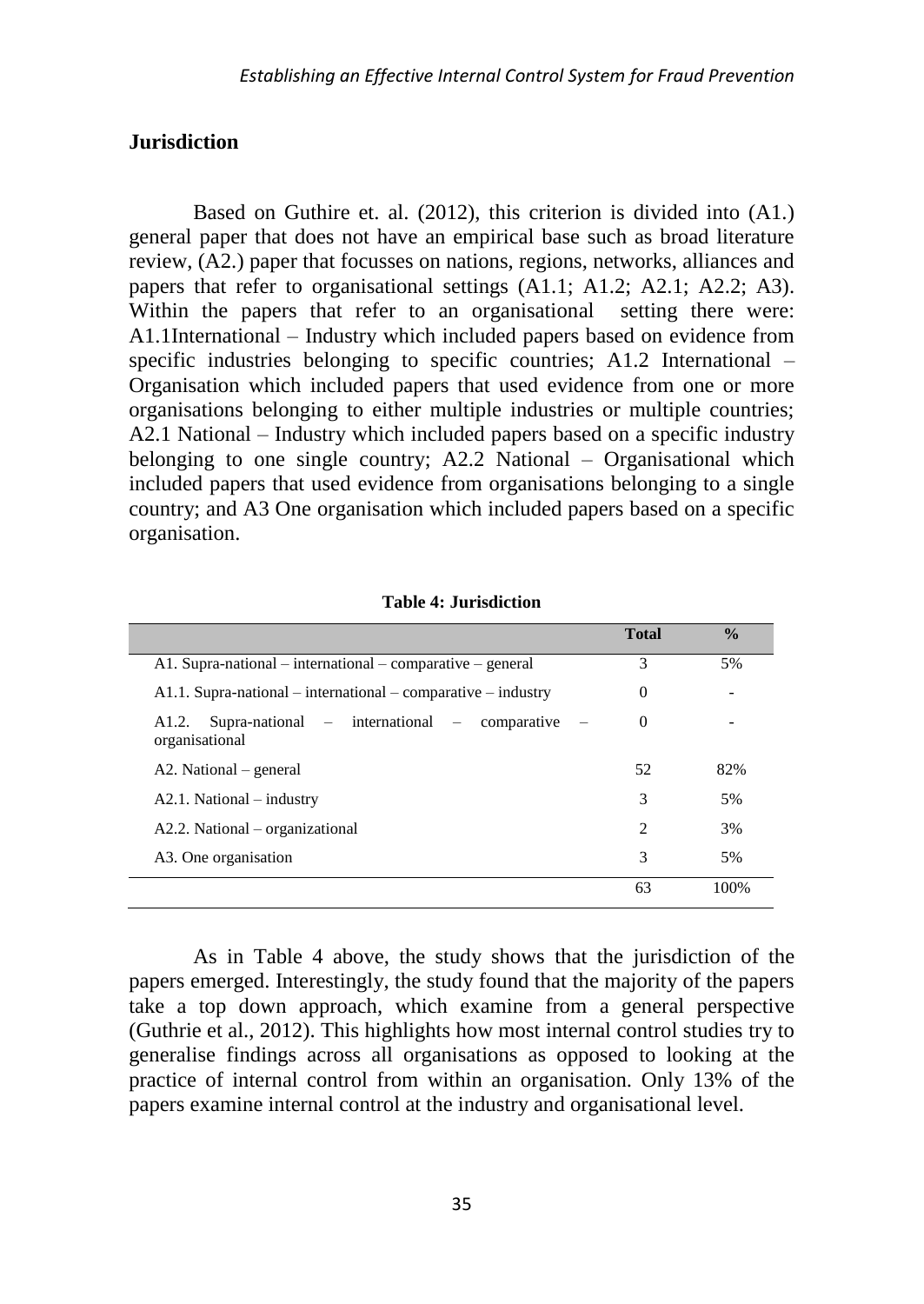### **Organisational Focus**

The criterion for organisational focus is divided into six different elements as shown in the following Table 5. However, other types of organisations that did not fit the five types of organisations listed below, or that had no organisational focus were classified as B6. General – others.

|                                | <b>Total</b>   | $\frac{0}{0}$ |
|--------------------------------|----------------|---------------|
| B1. Publicly listed            | 50             | 79%           |
| $B2.$ Private $-$ SMEs         | $\overline{0}$ | -             |
| $B3. Private - others$         | $\overline{0}$ |               |
| B <sub>4</sub> . Public sector | $\overline{0}$ |               |
| B5. Not for profit             | $\overline{c}$ | 3%            |
| $B6.$ General – others         | 11             | 18%           |
|                                | 63             | 100%          |

**Table 5: Organisational Focus**

Table 5 highlights the organisational focus on selected articles. The most commonly researched were public listed companies due to easy access to the data and research sites. Furthermore, the dominance of public listed companies may be due to the focus on internal control studies highlighted that the importance of internal control reporting under US regulations i.e. Sarbanes-Oxley Act 2002 since most of the paper location identified were in North America. In contrast none of the articles focus on private companies including SMEs and the public sector may be due to voluntary disclosure. However, two papers reported on non-profit organisations and several from general – others due to it being either a discussion or commentary paper. Therefore, there is limited evidence on internal control studies on private companies especially SMEs and the public sector.

## **Location**

**Table 6: Location**

|                              | <b>Total</b> | $\frac{0}{0}$            |
|------------------------------|--------------|--------------------------|
| C1. North America            | 54           | 85%                      |
| C <sub>2</sub> . Australasia |              | $\overline{\phantom{0}}$ |
| C3. Asia                     |              | $\overline{\phantom{0}}$ |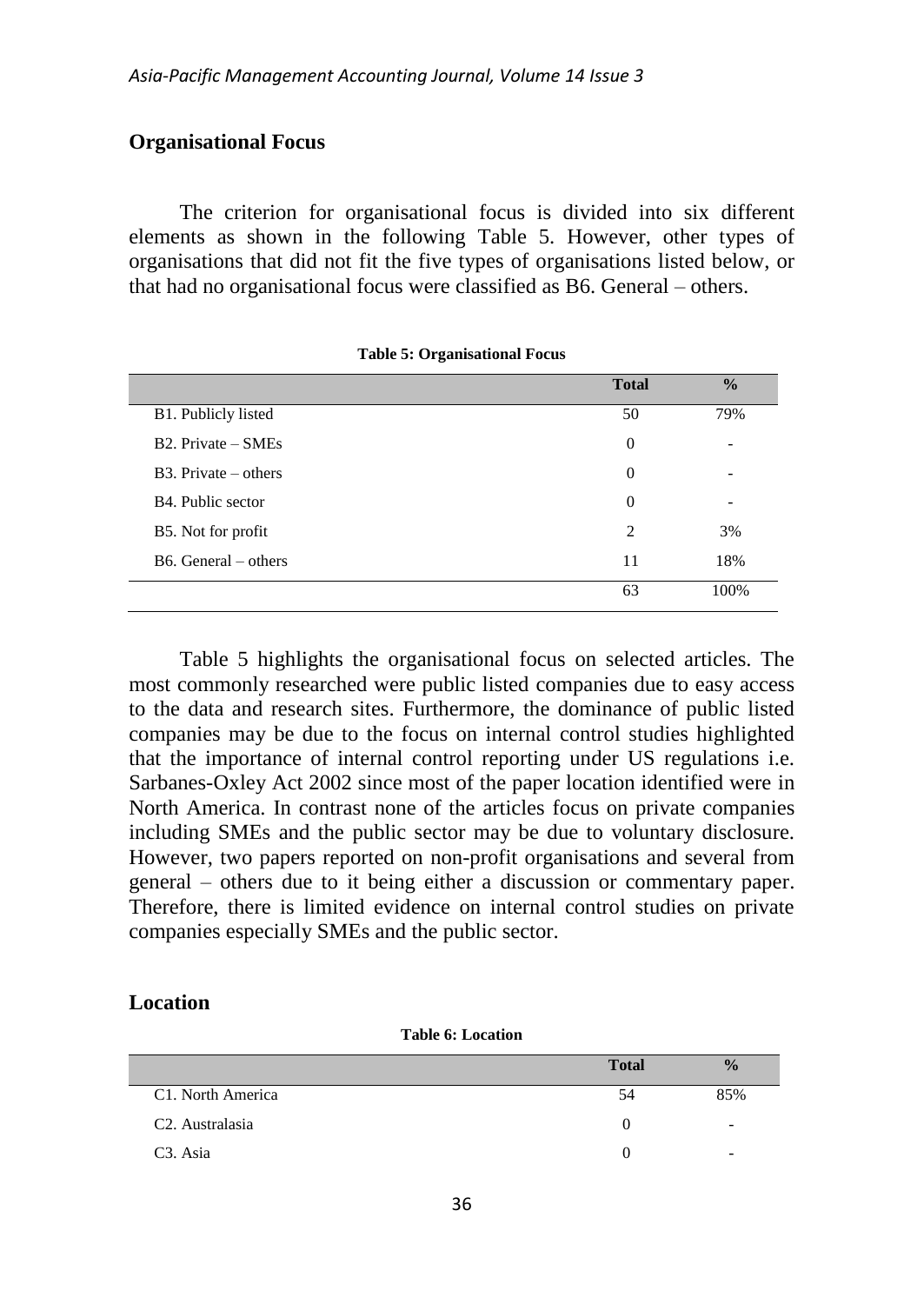|                         | <b>Total</b>   | $\frac{0}{0}$ |
|-------------------------|----------------|---------------|
| C4. United Kingdom      |                | 2%            |
| C5. European union      | $\mathfrak{D}$ | 3%            |
| C <sub>6</sub> . Others |                | 2%            |
| C7. None specified      | 5              | 8%            |
|                         | 63             | 100%          |

This criterion refers to the geographical location of the research undertaken. The percentage shows studies undertaken in the US emerging from the Enron case in the year 2000. As a result, more studies on internal control based on the Sarbanes-Oxley Act - SOX reported on internal control Section 404 and 302 in the US. The remaining articles came from other geographical areas, the UK, EU, and others. Surprisingly, none of the studies were carried out in Australasia and Asia.

### **Focus of Internal Control Studies**

As for the focus of internal control studies, there were six specific elements used: D1. Internal control quality; D2. Internal control disclosure; D3. Internal control reporting; D4. Internal control weaknesses; D5. Internal control effectiveness; and all the articles that could not be coded into the former classifications were coded as D6. Internal control – others.

|                                              | <b>Total</b> | $\frac{0}{0}$ |
|----------------------------------------------|--------------|---------------|
| D1. Internal control quality                 | 7            | 11%           |
| D <sub>2</sub> . Internal control disclosure | 3            | 5%            |
| D <sub>3</sub> . Internal control reporting  | 9            | 14%           |
| D4. Internal control weaknesses              | 29           | 46%           |
| D5. Internal control effectiveness           | 5            | 8%            |
| D6. Internal control - others                | 10           | 16%           |
|                                              | 63           | 100%          |

**Table 7: Focus of Internal Control Studies**

Table 7 represents the focus of the internal control studies. The most popular focus was internal control weaknesses which had 29 papers. Since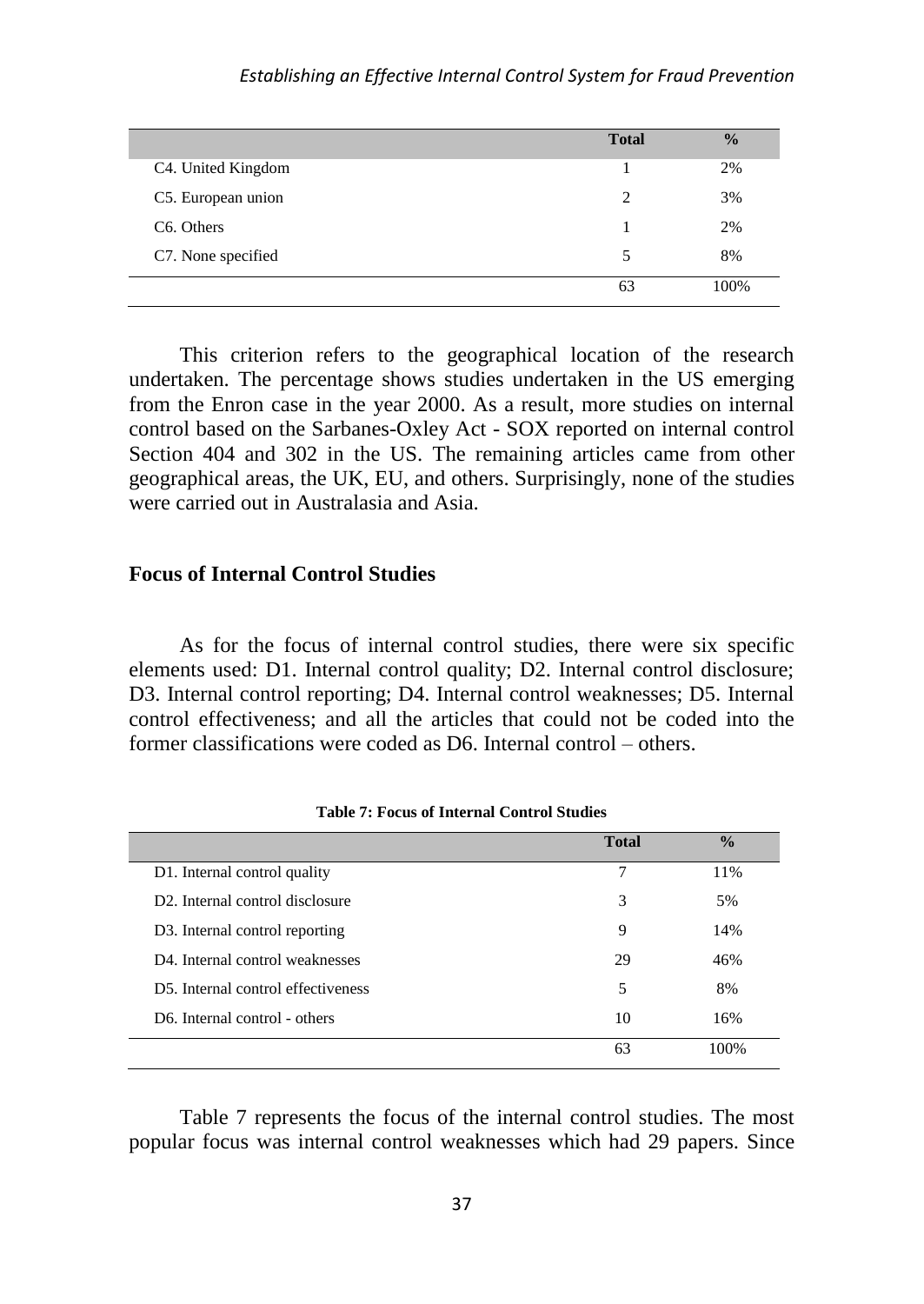most of the papers reported on internal control in North America discussed the Sarbanes-Oxley Act 2002 which was mandatory for all publicly listed companies, therefore, the motivation was derived to investigate the content of the SOX404 and SOX302 whereby material weaknesses in internal control must be disclosed in auditors' and management reports (Cheng, Dhaliwal, & Zhang, 2013). In addition, the other papers examined the determinants of material weaknesses in internal control over financial reporting (Doyle et al., 2007) as well as the association between corporate governance and disclosure of material weaknesses in internal control reporting (Hoitash, Hoitash, & Bedard, 2009). Therefore, the study urged that internal control weaknesses reflects ineffectiveness of internal control systems.

### **Research Method**

Table 8 summarises the research methods employed in selecting the articles. Consistent with Guthrie et al. (2012), the study divided the selection of the articles based on normative and empirical attributes. Normative articles (E4) are conceptual, theoretical, literature review and/or commentary article, providing frameworks or models aimed at explaining phenomenon under observation. Some research papers proved problematic to classify into an exact element as two or three research methods may have been used. In such cases, the articles were coded based on the dominant research method used for primary data analysis.

| Table 8: Research Method |
|--------------------------|
|--------------------------|

|                                                        | <b>Total</b> | $\frac{0}{0}$ |
|--------------------------------------------------------|--------------|---------------|
| E1. Case/field study/interviews                        |              | 2%            |
| E2. Content analysis/historical analysis               | 50           | 79%           |
| E3. Survey/questionnaire/other empirical               | 5            | 8%            |
| E4. Theoretical/literature review/normative/commentary |              | 11%           |
| E5. Multi-method – interviews and questionnaires       | $\theta$     |               |
|                                                        |              | 100%          |

As shown in Table 8, the study identified that most articles were based on content analysis and historical analysis. This is due to the sample of the studies being collected and obtained from a compilation of SEC fillings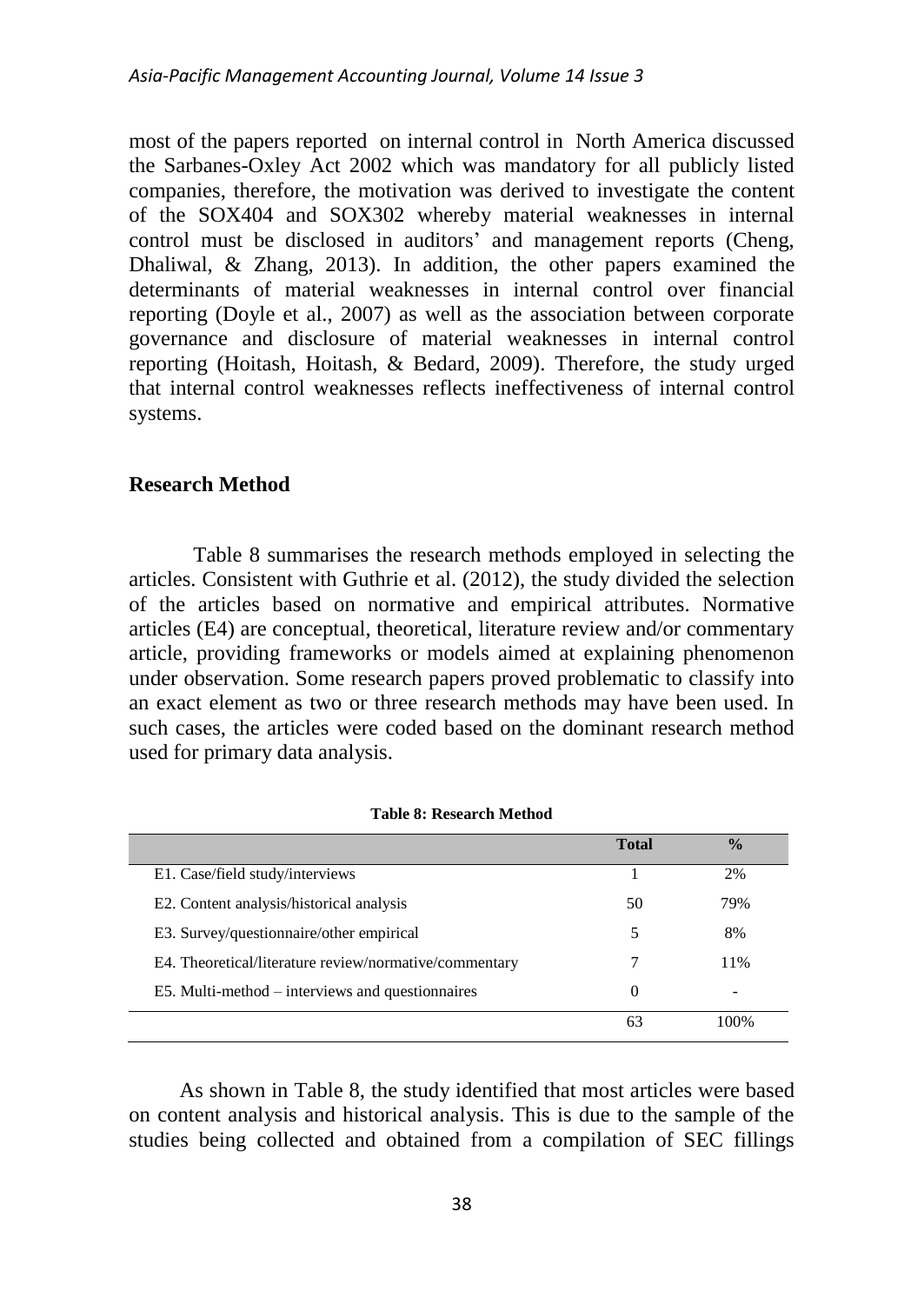reported in the Compliance Week, SOX audit opinion from Audit Analytics, financial data from Compustat.

## **Framework and Model Apply in Research**

|                                           | <b>Total</b> | $\frac{0}{0}$ |
|-------------------------------------------|--------------|---------------|
| F0. No model proposed                     | 4            | 6%            |
| F1.0 Applies or considers previous models | 53           | 84%           |
| F1.1 Proposed new model                   | 6            | 10%           |
|                                           | 63           | 100%          |

**Table 9: Framework and Models**

Table 9 highlights the framework or model used in the selected articles. Using Nvivo11, the study analysed the use of a framework or model in the selected articles. The study found that most articles applied or considered previous models. This criterion may be a result from the research methods used as mentioned earlier based on content analysis and historical analysis. Compared to the other two which are 1) no model proposed resulted from commentary articles and broad discussion on literature review and 2) proposed new model includes those that extend or revise the previous framework. Thus, the study indicates that proposing a new framework or model might have a significant impact because the framework informs the way the practice should be, which can be applied in other studies for rigour or to be further improved.

## **SUMMARY OF FINDINGS FROM SELECTED ARTICLES**

Leading on from the SLR above, the following discussion on main findings from selected articles to answer the question: What is the future for internal control research?

## **Internal Control Weaknesses**

Since most of the papers reported studies on internal control weaknesses was at North America and discussed the SLR above on the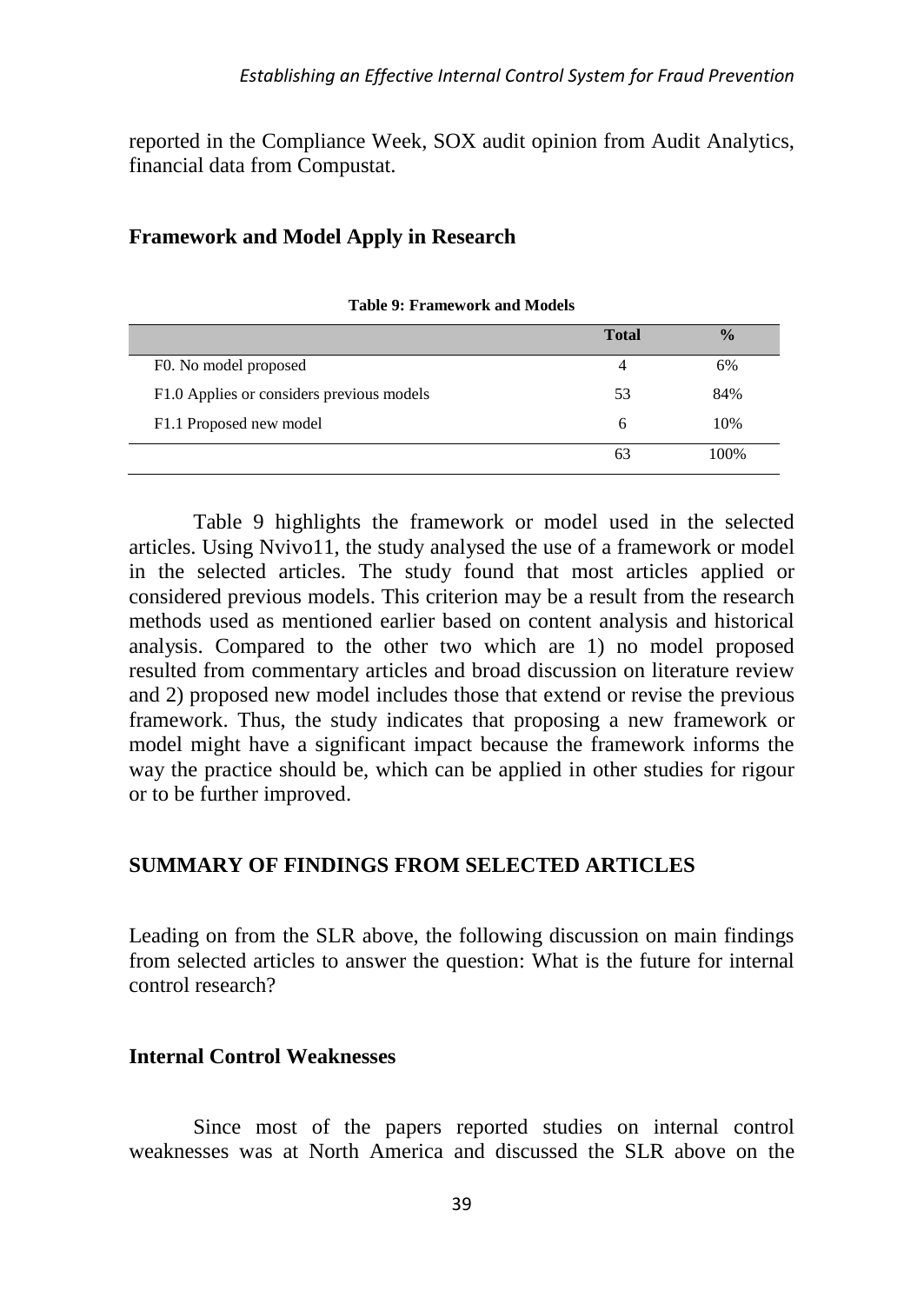Sarbanes-Oxley Act 2002 which was mandatory to all publicly listed companies therefore, the motivation was derived to investigate the content of SOX404 and SOX302. Studies on internal control weaknesses emerged due to the collapse of several large corporations such as Enron and World Com. One of the after effects of these scandals was the Sarbanes-Oxley Act 2002 (SOX) designed with the goal of improving financial reporting and restoring investor confidence in publicly traded firms (Donaldson, 2005; in Singer & You, 2011). Singer and You (2011) suggested that Section 404 of SOX helped to achieve the main goal of the act, protecting investors and restoring their confidence in the stock market by improving the accuracy and reliability of corporate disclosure. Further studies by Clinton, Pinello and Skaife (2014) investigated the implications of material weaknesses in internal control and SOX 404 required reporting of such for financial analysts because analysts are important intermediaries in the U.S. capital markets and it is not known whether analysts' forecast or coverage decisions are affected by firms internal control problems or reporting, respectively. They found that based on their empirical tests analysts provide less accurate forecasts and there is greater forecast dispersion for firms with ineffective internal control.

Ashbaugh-Skaife et al. (2009) examined firms that reported internal control deficiencies (ICDs) under Section 404 of the SOX. They found that those firms had a lower quality of accruals and firms whose auditors confirmed remediation of those deficiencies exhibit an increase in their accrual quality. Gong, Ke and Yu (2013) investigated home country investor protection and ownership structure on the SOX-mandated ICDs disclosures by foreign firms listed on the U.S. stock exchange. They found that for cross-listed firm domiciled in weak investor protection countries, firms whose managers control their firms and have voting rights in excess of cash flow rights are more likely to misreport internal control deficiency and also managers who have the ability and incentive to expropriate outside minority shareholders are reluctant to disclose ICDs in order to protect their private control benefits. Another study by Balsam and Lu (2014) examine whether the monetary incentives associated with equity ownership induce managers to maintain strong internal control and found that the likelihood of a material weakness in internal control decreases with increases in equity incentives.

Another study by Chang and Sun (2010) found that the market valuation of earnings surprises is significantly higher for firms which disclose stronger corporate governance functions, in which the internal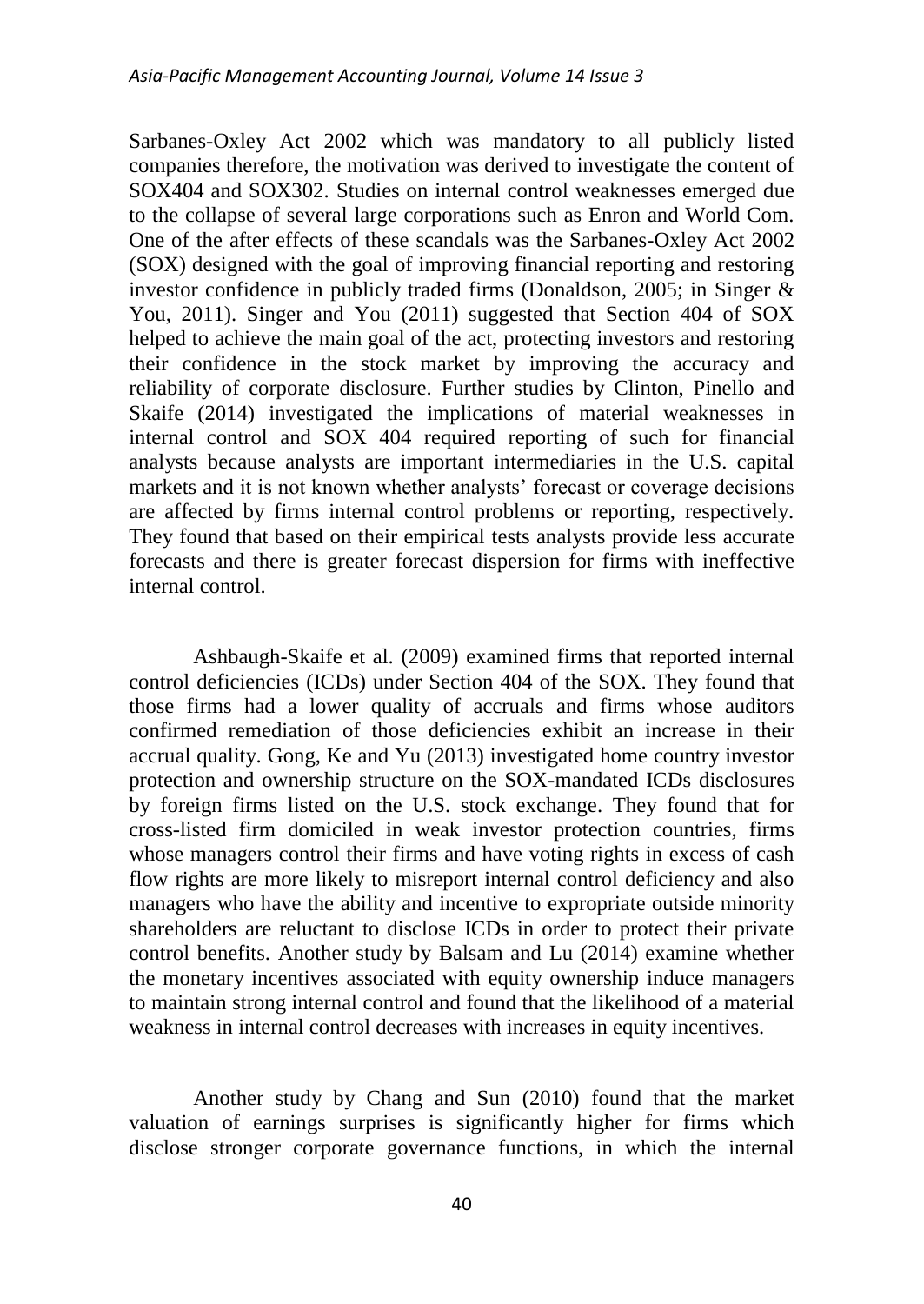control forms part of corporate governance. They also found that the effectiveness of corporate governance in monitoring earnings management is improved after the mandated disclosure. It shows that the quality of accounting earnings is increased after the SOX's mandated disclosure, which strengthens the link between financial reporting and corporate governance functions. Doyle, Ge, and McVay (2007) discovered that material weaknesses are generally associated with poorly estimated accruals that are not realised as cash flows when they examine the relationship between accruals quality and internal controls. Furthermore, they found that this relation between weak internal controls and lower accruals quality is driven by weakness disclosures that relate to overall company-level controls. The management will face greater incentives to discover and report internal control weaknesses when the firms are subjected to greater monitoring by the stakeholders and when those stakeholders have greater incentives to initiate litigation if the firms' financial reporting process is deemed to be deficient. The managers of firms with more concentrated ownership face greater incentives to disclose internal control deficiencies (Ashbaugh-Skaife, Collins, & Kinney, 2007). Another study done by Doyle, Ge and McVay (2007) found that the firms that disclosed material weaknesses in internal control are more likely indicate the firms that are smaller in size, experienced financial difficulties and were thus less profitable, more complex, growing rapidly, or undergoing restructuring.

SOX Section 404 provides a unique setting to examine audit committee oversight that companies required to disclose their auditors' opinions on the effectiveness of their internal controls, which are designed to provide reasonable assurance that financial statements are prepared in compliance with U.S. GAAP. Such disclosure suggested that internal control effectiveness is a valid indicator of the quality of a firm's financial reporting. One of the primary responsibilities of the audit committee is to oversee the company's internal control (Hoitash et al., 2009). Lisic, Neal and Zhang (2016) provide empirical evidence that the substantive effectiveness of audit committee in monitoring financial reporting is contingent on top management power. On the other hand, when top management power is low, audit committee financial expertise is negatively associated with the incidence of internal control weaknesses. In addition, Schroeder and Shepardson (2015) found internal control audit initially provide internal control quality benefits. Furthermore, Defond and Lennox (2017) test whether PCAOB inspections help remediate auditors' deficiencies in detecting and reporting internal control weaknesses. They found that auditors respond by increasing their issuance of adverse internal control audit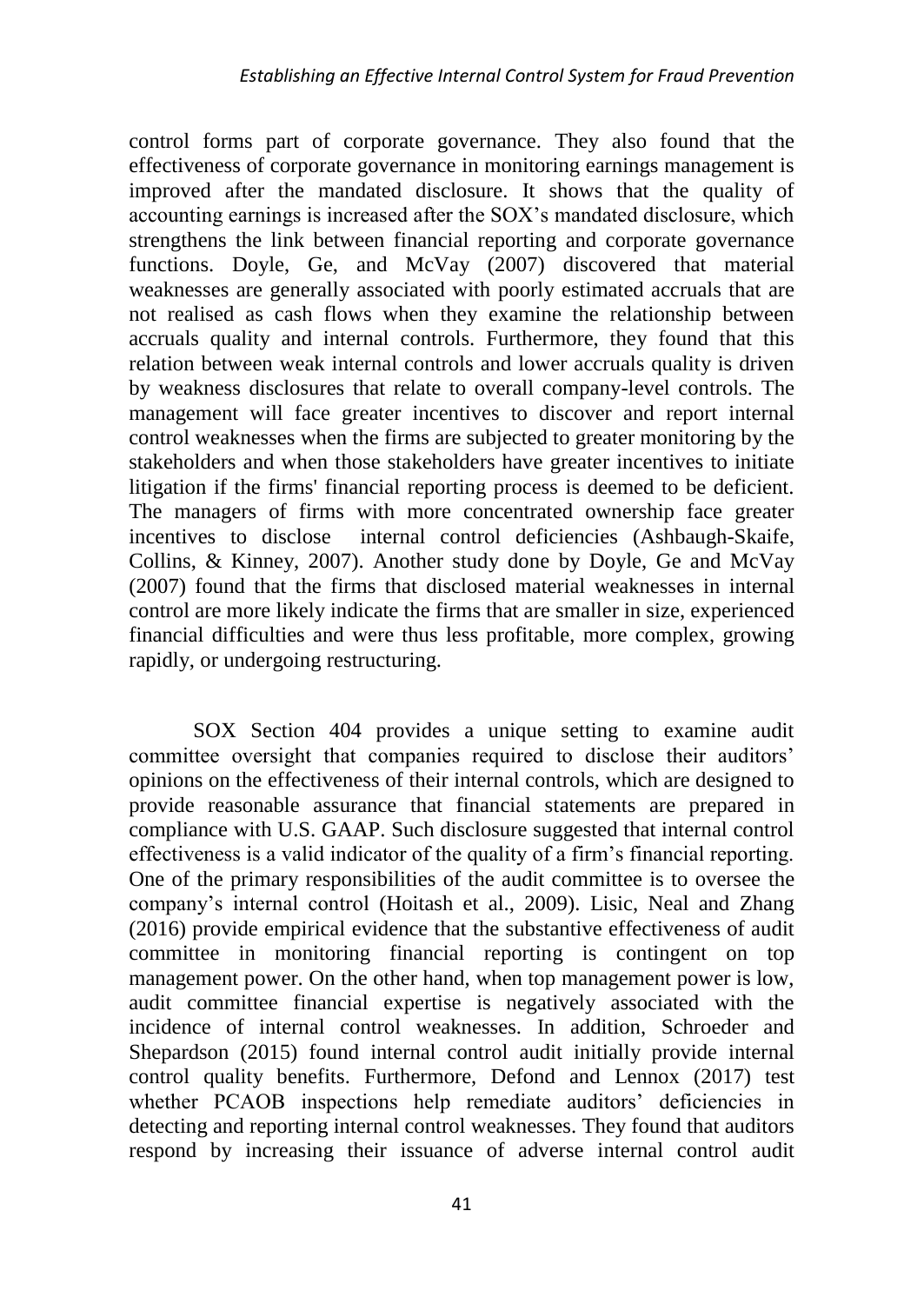opinions and suggested that PCAOB inspections improve the quality of internal control audit through their ability to remediate deficiencies in auditors' internal control audit procedures.

It is widely recognized that material internal control weaknesses give management the flexibility to manipulate financial reporting to conceal their expropriation activities. Furthermore, those studies should be of interest to regulators who wish to identify non-compliant firms for closer supervision, investors who wish to identify red flags for poor financial disclosure quality. In addition, studies in non-US jurisdiction open opportunities to explore the determinants and consequences of internal control in other jurisdictions.

## **Internal Control Effectiveness**

Internal control effectiveness was defined on the basis of how well three objectives of internal control in the frameworks are met by the firms which are; first, the efficiency and effectiveness of activities, second, the reliability and timeliness of financial and management information, and lastly, the compliance with applicable laws and regulations (Agbejule  $\&$ Jokipii, 2009; COSO, 2013). Due to the collapse of several large corporations such as Enron and WorldCom, the introduction of the Sarbanes-Oxley Act 2002 has clearly shown that not only must the internal control system be presented and clearly defined, but also the means of implementing the internal control system as well as assessing their effectiveness.

The Sarbanes-Oxley Act (SOX) mandates management evaluation and independent audits of internal control effectiveness. The mandate is costly to the companies but may yield benefits through lower information risks that translates into lower cost of equity (Ashbaugh-Skaife et al., 2009). Section 404 of the landmark Sarbanes–Oxley Act (SOX) requires public companies to report the effectiveness of their internal control systems and requires auditors to verify management's reports as well as to provide their own reports on the effectiveness of the internal control systems (Li, Lim, & Wang, 2007). In addition, in Bierstaker, Janvrin and Lowe (2007), Section 404 of the Sarbanes–Oxley Act of 2002 (SOX) mandates that all publicly traded companies include management's assessment of internal control effectiveness over financial reporting in their annual report and that independent auditors attest to management's evaluation of internal control.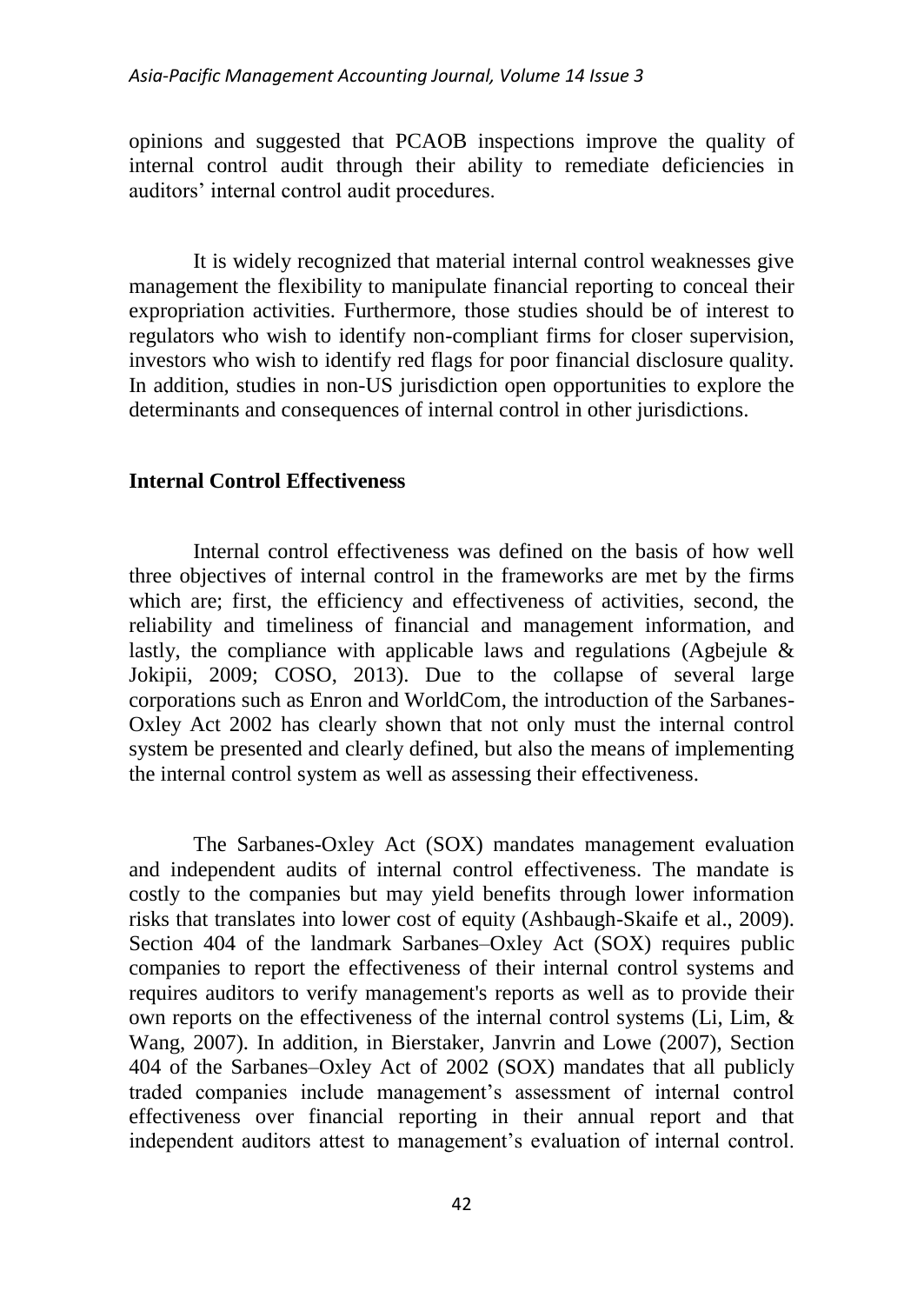Lopez, Vandervelde and Wu (2009) suggested that an adverse audit opinion on internal control over financial reporting provides incremental valuerelevant information to investors beyond that contained in the financial statement audit opinion alone. Skaife, Veenman and Wangerin (2013) examine the association between ineffective internal control over financial reporting and the profitability of insider trading and found that insider trading profitability is even greater when insiders are more likely to act in their own self-interest as indicated by auditors' weak "tone at the top" adverse internal control opinions.

On the other hand, risk management efficiency is a part of internal control effectiveness that it is very important to the firm. Risk management efficiency should be informed to the shareholders. The clear and sufficient accounting policies can bring appropriate internal control effectiveness. Therefore, risk management efficiency is purported to help firms' update rules, a standard of work, guidance, and especially a quality of compliance (COSO, 2004). However, organizations using a weaker risk management process focused on control and compliance experience with more difficulty. Many studies reveal that firms with high accounting risks, more financial distress, and poor accruals quality are more likely to receive an adverse opinion on internal control effectiveness (Ashbaugh-Skaife et al., 2007; Doyle et al., 2007). Internal control effectiveness is strongly significant on the reliability of financial reporting because internal control is essential for corporate governance statement for the firms (Ashbaugh-Skaife et al., 2007).

While business firms require ongoing changes in the organizations' activities, they also provide internal control effectiveness thoroughly understanding the way continuous monitoring adequacy is because continuous monitoring ensures that firms are subjected to operational effectiveness, reliability of financial reporting and regulatory compliance (Abbas & Iqbal, 2012). Furthermore, monitoring of the major risks should be a part of the daily activities of all organizations along with the periodic evaluations. The top management must provide a control culture, regularly assessing the associated risks, requiring the implementation of effective and efficient control activities with segregation of duties of its employees, and reliable information at all levels to align with the short and long-term objectives of the organizations.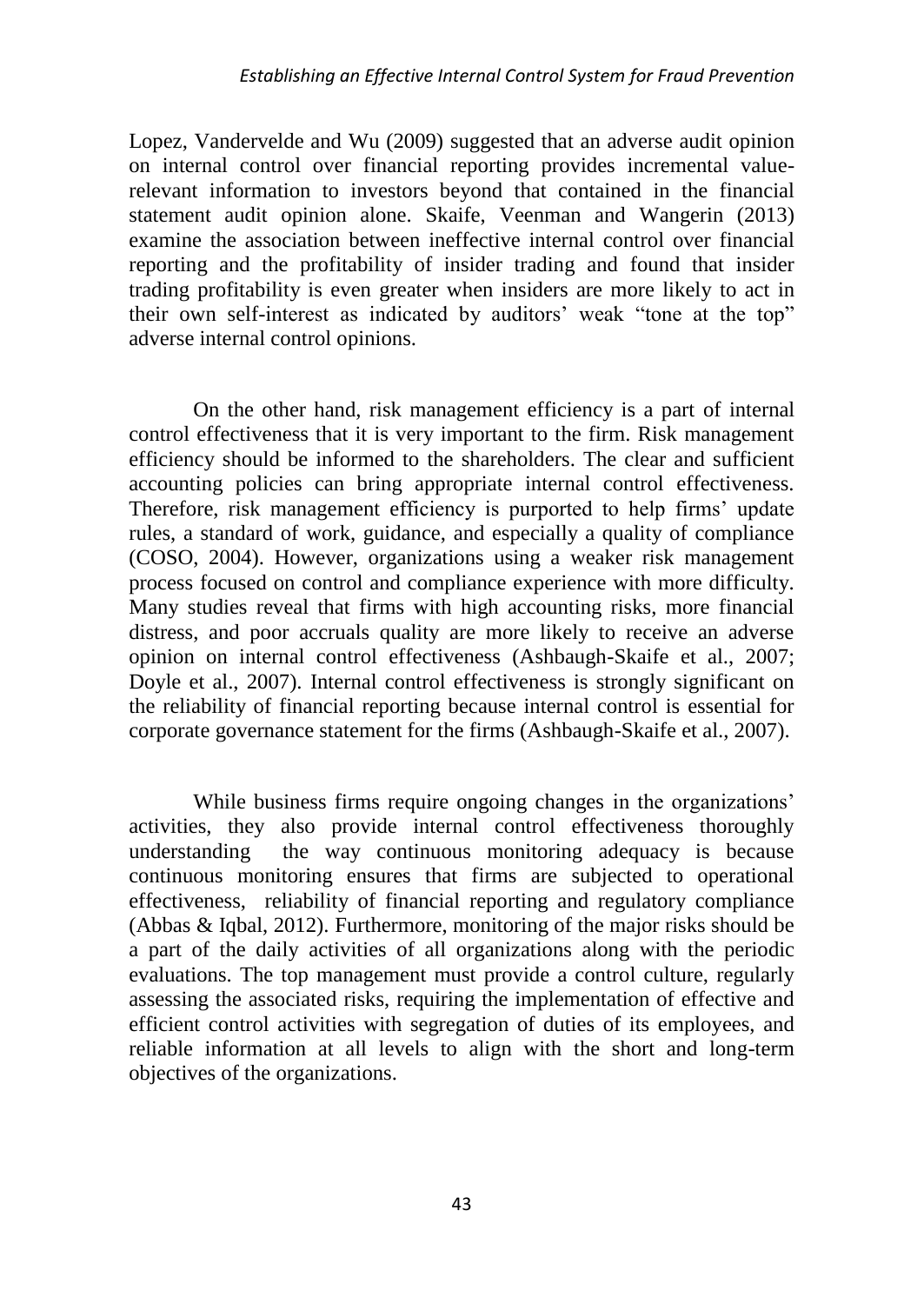## **Internal Control and Fraud**

The statement on Auditing Standards (SAS) No. 82: Consideration of fraud in a Financial Statement Audit has highlighted the increasing importance of internal controls in auditors' fraud risk assessments. This standard requires auditors to assess the risk of fraud on every audit and encourages auditors to consider both the internal control system and management's attitude towards the controls.

A review of the literature reveals a number of studies focusing on fraud and internal control (Barra, 2010; Murphy & Tibbs, 2010). Barra (2010) investigated the influence of the penalties or the tightened controls on reducing fraud in a firm. The penalties imposed by the SOX 2002 on firm executives are fined up to \$5 million and/or imprisonment up to 20 years. At the same time, this legislation requires firms to tighten their internal control over financial reporting. Barra (2010) found that utilizing internal control in the form of separation of duties does increase an employee's cost of committing fraud, which means an employee will require a greater gain from his efforts than without separation of duties. Furthermore, the study also found that high penalties imposed on top management by the SOX 2002 were more effective at deterring managerial employees from committing fraud than other instituting types of internal control.

## **CONCLUSION**

The paper argues that SLR has helped in identifying the key player in the field, understanding their contributions and uncovering the future of internal control studies. Thus, this paper addresses the gap by empirically analysing the trend of internal control weaknesses and internal control effectiveness in terms of financial reporting quality. Moreover, future studies in examining the determinants of internal control quality should investigates its internal and external factors. In addition, the review revealed that there is limited empirical research on internal control as a fraud prevention mechanism in an organization. Specifically, the limited evidence of internal control effectiveness with connecting to fraud motivated the direction of this paper.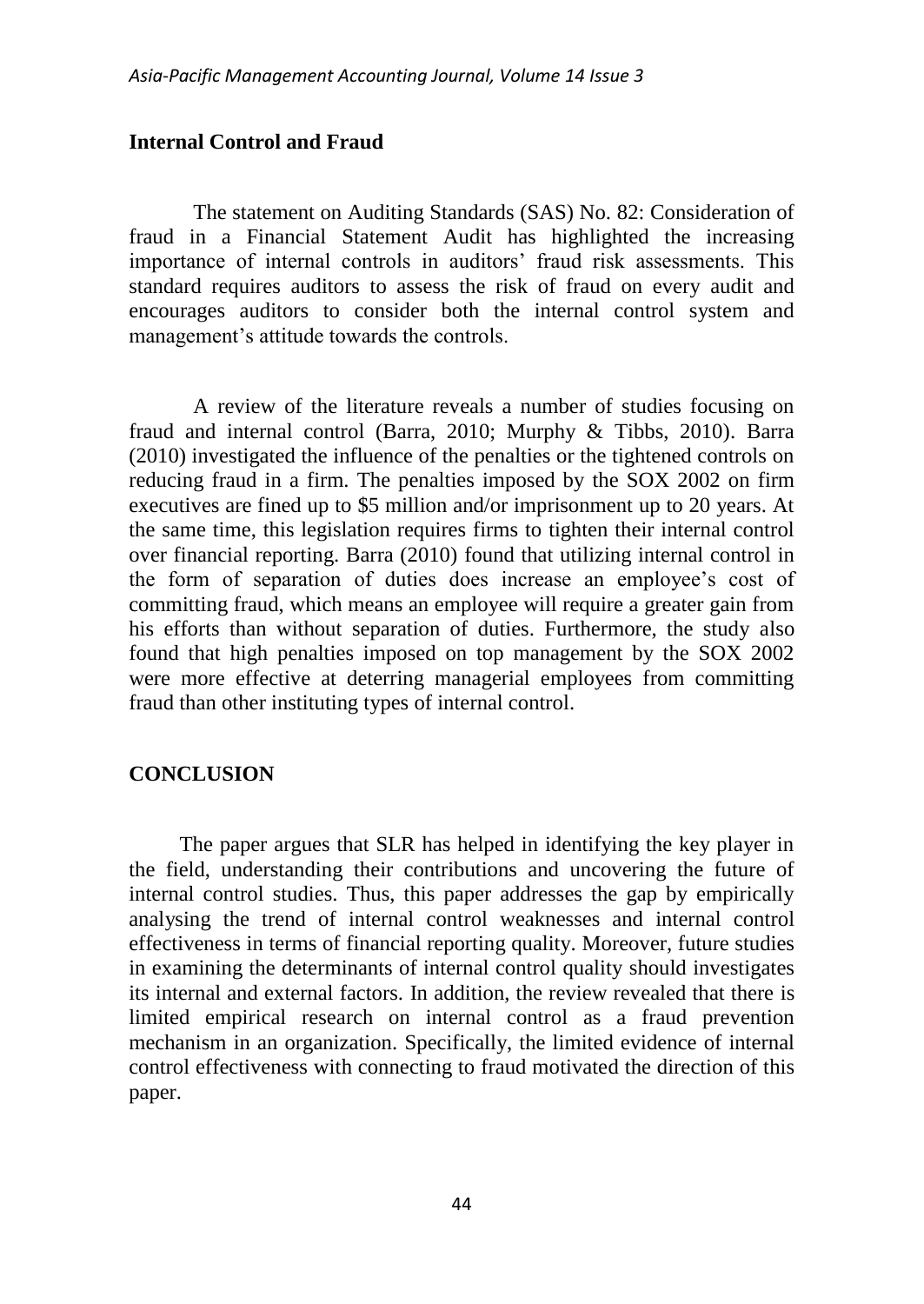## **REFERENCES**

- ACFE. (2018). Global Fraud Study: Report to the nations on occupational fraud and abuse. Retrieved from https://www.acfe.com/rttn/docs/2018-report-tonations.pdf
- Abbas, Q., & Iqbal, J. (2012). Internal control system: Analyzing theoretical perspective and practices. *Middle-East Journal of Scientific Research*, *12*(4), 530–538.
- Agbejule, A., & Jokipii, A. (2009). Strategy, control activities, monitoring and effectiveness. *Managerial Auditing Journal*, *24*(6), 500–522.
- Amudo, A., & Inanga, E. L. (2009). Evaluation of internal control systems: A case study from Uganda. *International Research Journal of Finance and Economics*, *27*(1), 124–144.
- Ashbaugh-Skaife, H., Collins, D. W., Kinney Jr, W. R., & Lafond, R. (2009). The effect of SOX internal control deficiencies on firm risk and cost of equity. *Journal of Accounting Research*, *47*(1), 1–43.
- Ashbaugh-Skaife, H., Collins, D. W., & Kinney, W. R. (2007). The discovery and reporting of internal control deficiencies prior to SOXmandated audits. *Journal of Accounting and Economics*, *44*(1–2), 166–192.
- Balsam, S., Jiang, W., & Lu, B. (2014). Equity incentives and internal control weaknesses. *Contemporary Accounting Research*, *31*(1), 178–201.
- Barra, R. A. (2010). The impact of internal controls and penalties on fraud. *Journal of Information Systems*, *24*(1), 1–21.
- Bierstaker, J., Janvrin, D., & Lowe, D. J. (2007). An examination of factors associated with the type and number of internal control documentation formats. *Advances in Accounting*, *23*(07), 31–48.
- Bower, J. B., & Schlosser, R. E. (1965). Internal control—Its true nature. *The Accounting Review*, (April), 338–345.
- Brown, N. C., Pott, C., & Wömpener, A. (2014). The effect of internal control and risk management regulation on earnings quality: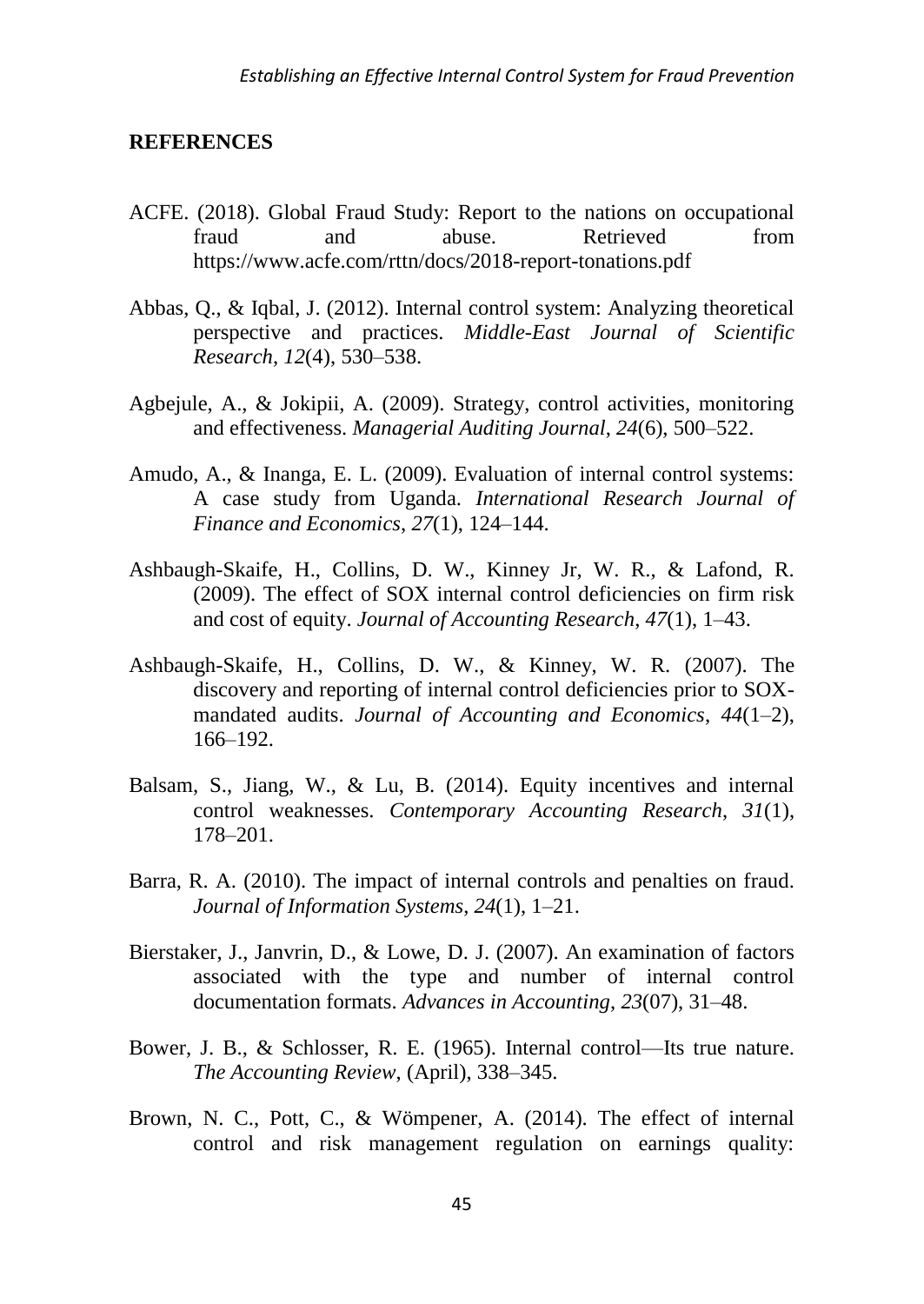Evidence from Germany. *Journal of Accounting and Public Policy*, *33*(1), 1–31.

- Chalmers, K., Hay, D., & Khlif, H. (2018). Internal control in accounting research: A review. *Journal of Accounting Literature*, *42*, 80-103.
- Chang, J. C., & Sun, H. L. (2010). Does the disclosure of corporate governance structures affect firms' earnings quality? *Review of Accounting and Finance*, *9*(3), 212–243.
- Cheng, M., Dhaliwal, D., & Zhang, Y. (2013). Does investment efficiency improve after the disclosure of material weaknesses in internal control over financial reporting? *Journal of Accounting and Economics*, *56*(1), 1–18.
- Clinton, S. B., Pinello, A. S., & Skaife, H. A. (2014). The implications of ineffective internal control and SOX 404 reporting for financial analysts. *Journal of Accounting and Public Policy*, *33*(4), 303–327.
- COSO. (2013). *Internal Control-Integrated Framework: Executive Summary*.
- Defond, M. L., & Lennox, C. S. (2016). Do PCAOB inspections improve the quality of internal control audits? *Journal of Accounting Research*, *55*(3), 591-627.
- Deumes, R., & Knechel, W. R. (2008). Economic incentives for voluntary reporting on internal risk management and control systems [Electronic Version]. *Auditing: A Journal of Practice & Theory*, *27*(1), 35–66.
- Doyle, J., Ge, W., & McVay, S. (2007). Determinants of weaknesses in internal control over financial reporting. *Journal of Accounting and Economics*, *44*(1–2), 193–223.
- Doyle, J. T., Ge, W., & McVay, S. (2007). Accruals quality and internal control over financial reporting. *The Accounting Review*, *82*(5), 1141–1170.
- Dumay, J. (2014). 15 years of the journal of intellectual capital and counting: A manifesto for transformational IC research. *Journal of Intellectual Capital*, *15*(1), 2–37.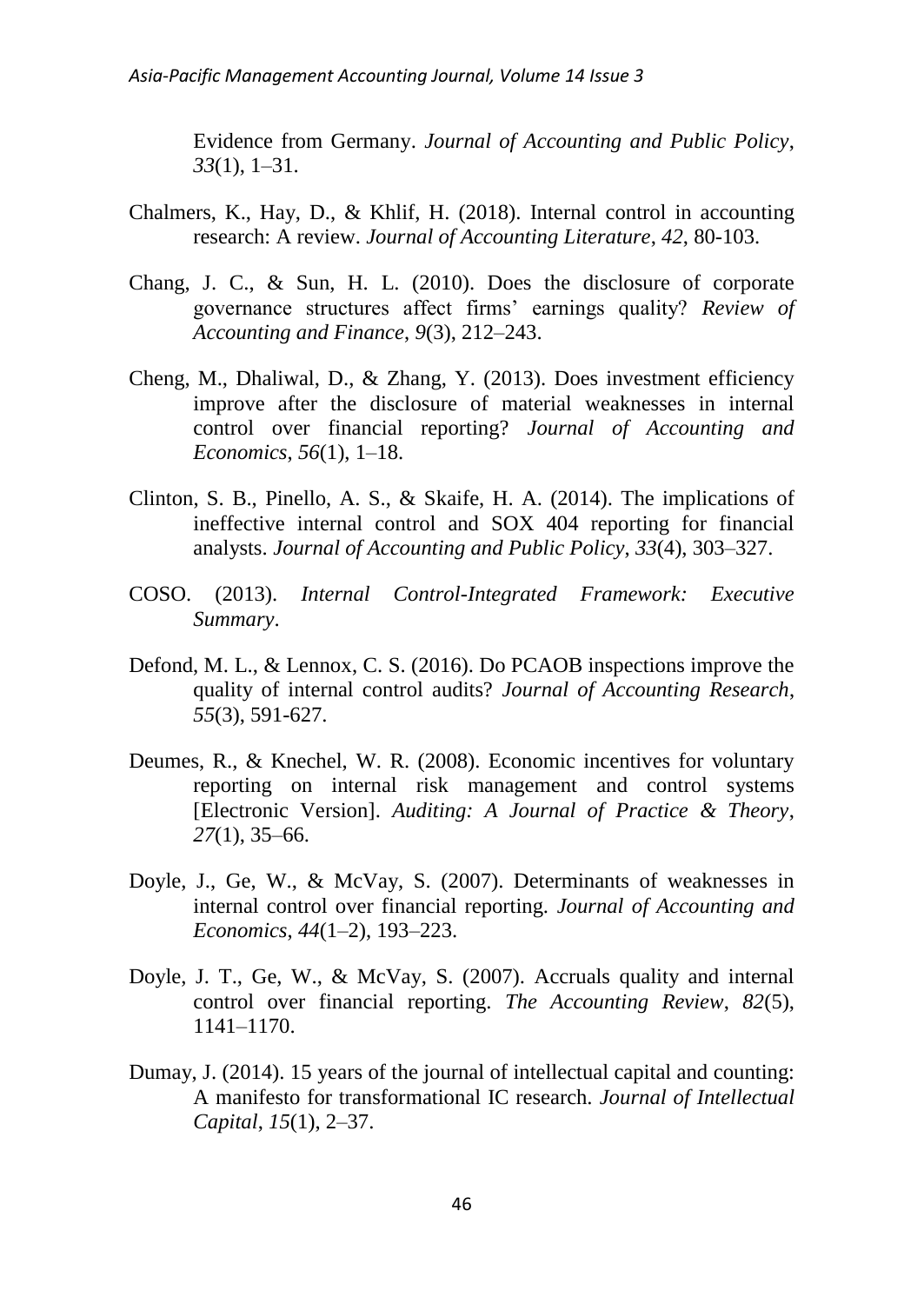- Gong, G., Ke, B., & Yu, Y. (2013). Home country investor protection, ownership structure and cross-listed firms' compliance with SOXmandated internal control deficiency disclosure. *Contemporary Accounting Research*, *30*(4), 1–59.
- Guthrie, J., Ricceri, F., & Dumay, J. (2012). Reflections and projections : A decade of intellectual capital accounting research. *The British Accounting Review*, *44*(2), 68–82.
- Hermanson, H. M. (2000). An analysis of the demand for reporting on internal control. *Accounting Horizons*, *14*(3), 325–341.
- Hoitash, U., Hoitash, R., & Bedard, J. C. (2009). Corporate governance and internal control over financial reporting: A comparison of regulatory regimes. *The Accounting Review*, *84*(3), 839–867.
- Jamaluddin, A. (2015). *Management accounting change: A case study in Australian vocational education providers*. University of Sydney.
- Jokipii, A. (2009). Determinants and consequences of internal control in firms: A contingency theory based analysis. *Journal of Management & Governance*, *14*(2), 115–144.
- KPMG. (2013). Malaysia Fraud, Bribery and Corruption Survey, 1–72.
- Leng, J. (2011). Internal control disclosure and corporate governance: Empirical research from Chinese listed companies. *Technology and Investment*, *02*(04), 286–294.
- Li, C., Lim, J.-H., & Wang, Q. (2007). Internal and external influences on IT control governance. *International Journal of Accounting Information Systems*, *8*(4), 225–239.
- Lopez, T. J., Vandervelde, S. D., & Wu, Y. (2009). Investor perceptions of an auditor's adverse internal control opinion. *Journal of Accounting and Public Policy*, *28*, 231–250.
- Massaro, M., Dumay, J., & Guthrie, J. (2016). On the shoulders of giants: undertaking a structured literature review in accounting. *Accounting, Auditing and Accountability Journal*, *29*(5), 767–801.
- Murphy, D. L., & Tibbs, S. L. (2010). Internal controls and the cost of fraud: An empirical investigation. *Journal of Corporate Treasury*